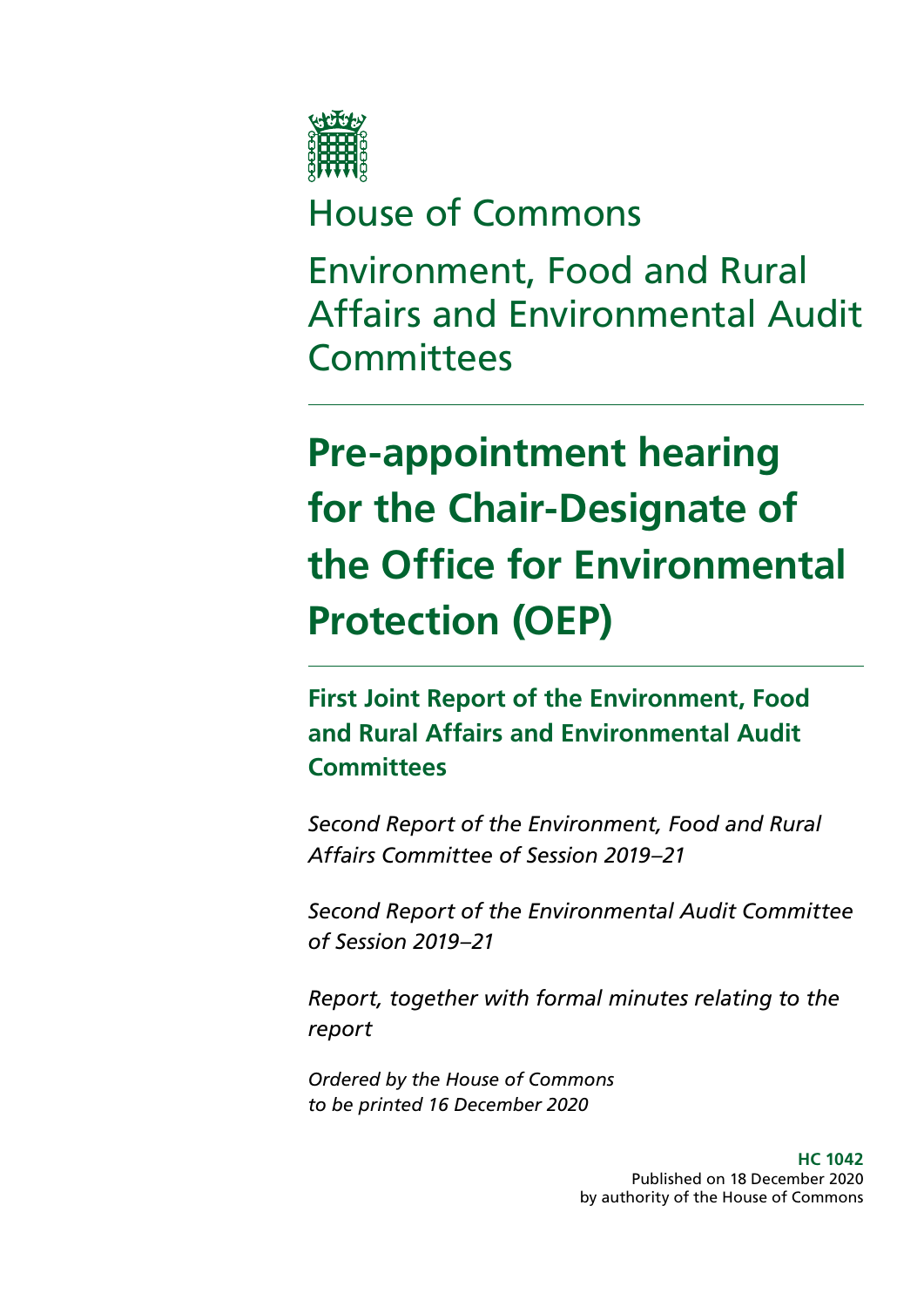### **The Environment, Food and Rural Affairs Committee**

The Environment, Food and Rural Affairs Committee is appointed by the House of Commons to examine the expenditure, administration, and policy of the Department for Environment, Food and Rural Affairs and associated public bodies.

#### **Current membership**

[Neil Parish MP](https://www.parliament.uk/biographies/commons/neil-parish/4072) (*Conservative, Tiverton and Honiton*) (Chair) [Ian Byrne MP](https://members.parliament.uk/member/4831/contact) (*Labour, Liverpool, West Derby*) [Geraint Davies MP](https://members.parliament.uk/member/155/contact) (*Labour (Co-op), Swansea West*) [Dave Doogan MP](https://members.parliament.uk/member/4736/contact) (*Scottish National Party, Angus*) [Rosie Duffield MP](https://members.parliament.uk/member/4616/contact) (*Labour, Canterbury*) [Barry Gardiner MP](https://members.parliament.uk/member/146/contact) (*Labour, Brent North*) [Dr Neil Hudson MP](https://members.parliament.uk/member/4853/contact) (*Conservative, Penrith and The Border*) [Robbie Moore MP](https://members.parliament.uk/member/4861/contact) (*Conservative, Keighley*) [Mrs Sheryll Murray MP](https://www.parliament.uk/biographies/commons/mrs-sheryll-murray/4100) (*Conservative, South East Cornwall*) [Julian Sturdy MP](https://www.parliament.uk/biographies/commons/julian-sturdy/4079) (*Conservative, York Outer*) [Derek Thomas MP](https://members.parliament.uk/member/4532/contact) (*Conservative, St Ives*)

#### **Powers**

The Committee is one of the departmental select committees, the powers of which are set out in House of Commons Standing Orders, principally in SO No 152. These are available on the internet via [www.parliament.uk.](https://www.parliament.uk/)

#### **Publications**

© Parliamentary Copyright House of Commons 2020. This publication may be reproduced under the terms of the Open Parliament Licence, which is published at [www.parliament.uk/copyright](https://www.parliament.uk/copyright/).

Committee reports are published on the Committee's website at [www.parliament.uk/efracom](https://www.parliament.uk/business/committees/committees-a-z/commons-select/environment-food-and-rural-affairs-committee/) and in print by Order of the House.

Evidence relating to this report is published on the inquiry publications page of the [Committee's website.](https://committees.parliament.uk/work/217/covid19-and-food-supply/publications/)

#### **Committee staff**

Ian Blair (Committee Operations Officer), Ian Bradshaw (Committee Clerk), Mary Caple (Senior Digital Content Producer), Jonathan Finlay (Committee Specialist), Andy French (Committee Specialist), Tim Jarrett (Second Clerk), Xameerah Malik (Senior Committee Specialist), Emily Pritchard (Media Officer), Annabel Russell (Committee Operations Officer), and Chloe Sawyers (Committee Operations Manager).

#### **Contacts**

All correspondence should be addressed to the Clerk of the Environment, Food and Rural Affairs Committee, House of Commons, London SW1A 0AA. The telephone number for general enquiries is 020 7219 1119; the Committee's email address is [efracom@parliament.uk](mailto:efracom%40parliament.uk?subject=).

You can follow the Committee on Twitter using [@Commons](https://twitter.com/CommonsEFRA)EFRA.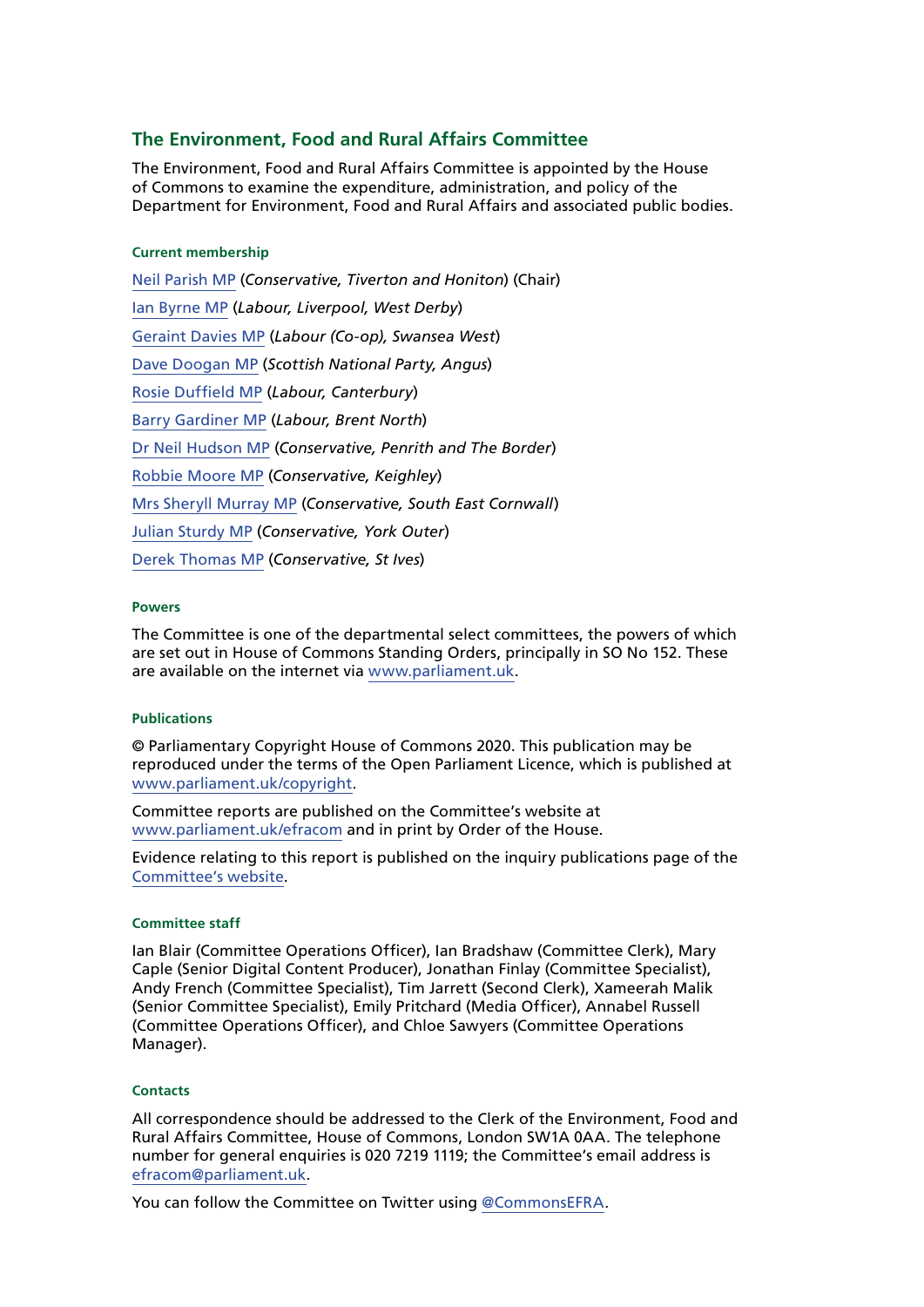#### **Environmental Audit Committee**

The Environmental Audit Committee is appointed by the House of Commons to consider to what extent the policies and programmes of government departments and non-departmental public bodies contribute to environmental protection and sustainable development; to audit their performance against such targets as may be set for them by Her Majesty's Ministers; and to report thereon to the House.

#### **Current membership**

[Rt Hon Philip Dunne MP](https://www.parliament.uk/biographies/commons/mr-philip-dunne/1542) (*Conservative, Ludlow*) (Chair) [Duncan Baker MP](https://members.parliament.uk/member/4784/contact) (*Conservative, North Norfolk*) [Sir Christopher Chope MP](https://members.parliament.uk/member/242/contact) (*Conservative, Christchurch*) [Feryal Clark MP](https://members.parliament.uk/member/4822/contact) (*Labour, Enfield North*) [Barry Gardiner MP](https://members.parliament.uk/member/146/contact) (*Labour, Brent North*) [Rt Hon Robert Goodwill MP](https://members.parliament.uk/member/1562/contact) (*Conservative, Scarborough and Whitby*) [Ian Levy MP](https://members.parliament.uk/member/4749/contact) (*Conservative, Blyth Valley*) [Marco Longhi MP](https://members.parliament.uk/member/4789/contact) (*Conservative, Dudley North*) [Caroline Lucas MP](https://members.parliament.uk/member/3930/contact) (*Green Party, Brighton, Pavilion*) [Cherilyn Mackrory MP](https://members.parliament.uk/member/4758/contact) (*Conservative, Truro and Falmouth*) [Jerome Mayhew MP](https://members.parliament.uk/member/4739/contact) (*Conservative, Broadland*) [John McNally MP](https://members.parliament.uk/member/4424/contact) (*Scottish National Party, Falkirk*) [Dr Matthew Offord MP](https://members.parliament.uk/member/4006/contact) (*Conservative, Hendon*) [Alex Sobel MP](https://www.parliament.uk/biographies/commons/alex-sobel/4658) (*Labour (Co-op), Leeds North West*) [Claudia Webbe MP](https://members.parliament.uk/member/4848/contact) (*Independent, Leicester East*) [Nadia Whittome MP](https://members.parliament.uk/member/4869/contact) (*Labour, Nottingham East*)

#### **Powers**

The constitution and powers are set out in House of Commons Standing Orders, principally in SO No 152A. These are available on the internet via [www.parliament.uk](https://www.parliament.uk/).

#### **Publications**

© Parliamentary Copyright House of Commons 2020. This publication may be reproduced under the terms of the Open Parliament Licence, which is published at [www.parliament.uk/copyright](https://www.parliament.uk/site-information/copyright-parliament/).

Committee reports are published on the Committee's website at [www.parliament.uk/eacom](https://www.parliament.uk/eacom) and in print by Order of the House.

Evidence relating to this report is published on the [inquiry publications page](https://committees.parliament.uk/work/853/preappointment-hearing-for-the-chairdesignate-of-the-office-for-environmental-protection/publications/) of the Committee's website.

#### **Committee staff**

Andrew Bax (Committee Specialist), Medha Bhasin (Second Clerk), James Camp (Committee Operations Officer), Jon Davies (Committee Researcher), Nick Davies (Committee Specialist), Laura Grant (Committee Specialist), Lloyd Owen (Clerk), Jonathan Wright (Committee Operations Manager).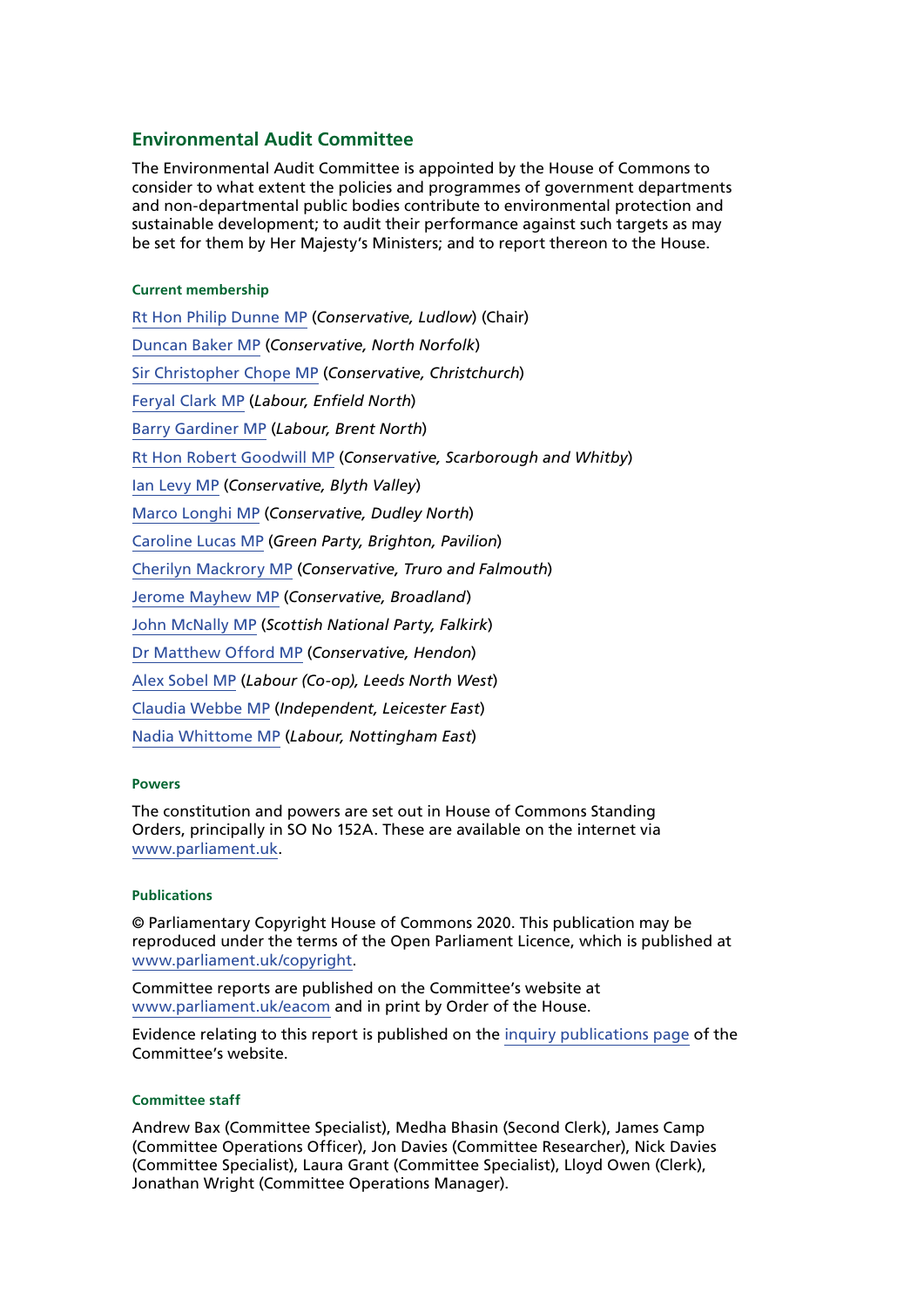#### **Contacts**

All correspondence should be addressed to the Clerk of the Environmental Audit Committee, House of Commons, London SW1A 0AA. The telephone number for general enquiries is 020 7219 8890; the Committee's email address is [eacom@parliament.uk.](mailto:eacom%40parliament.uk?subject=)

You can follow the Committee on Twitter using [@CommonsEAC](https://twitter.com/CommonsEAC).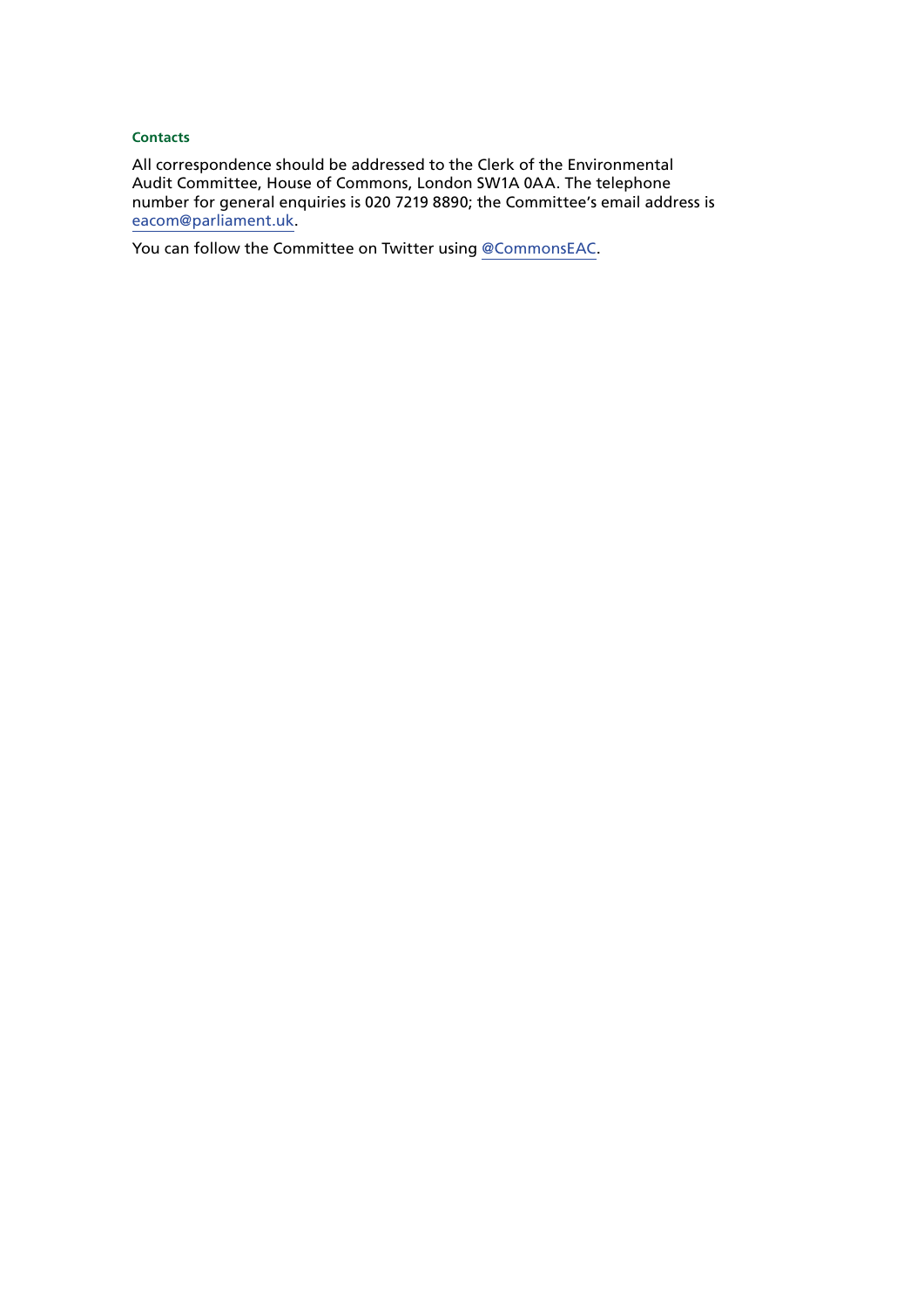# **Contents**

|                | <b>Summary</b>                                                                                          |                |  |
|----------------|---------------------------------------------------------------------------------------------------------|----------------|--|
| 1              | The Office for Environmental Protection                                                                 | 3              |  |
|                | Independence of the Office for Environmental Protection                                                 | 4              |  |
| $\overline{2}$ | <b>Recruitment process</b>                                                                              | 6              |  |
|                | Job specification and recruitment campaign                                                              | 6              |  |
|                | Government's preferred candidate                                                                        | 6              |  |
|                | Pre-appointment hearing                                                                                 | $\overline{7}$ |  |
|                | Conclusion                                                                                              | 7              |  |
|                | <b>Appendix A: Campaign information</b>                                                                 | 8              |  |
|                | <b>Appendix B: Letter from Secretary of State</b>                                                       | 11             |  |
|                | <b>Appendix C: Dame Glenys Stacey's CV</b>                                                              | 12             |  |
|                | <b>Appendix D: Candidate Questionnaire</b>                                                              | 16             |  |
|                | <b>Appendix E: Dame Glenys Stacey's supporting statement</b>                                            | 19             |  |
|                | Appendix F: Dame Glenys Stacey's declaration of interests and political activity 21                     |                |  |
|                | <b>Formal minutes</b>                                                                                   | 22             |  |
|                | <b>Witnesses</b>                                                                                        | 24             |  |
|                | List of Reports from the Environment, Food and Rural Affairs Committee<br>during the current Parliament | 25             |  |
|                | List of Reports from the Environmental Audit Committee during the current<br><b>Parliament</b>          | 26             |  |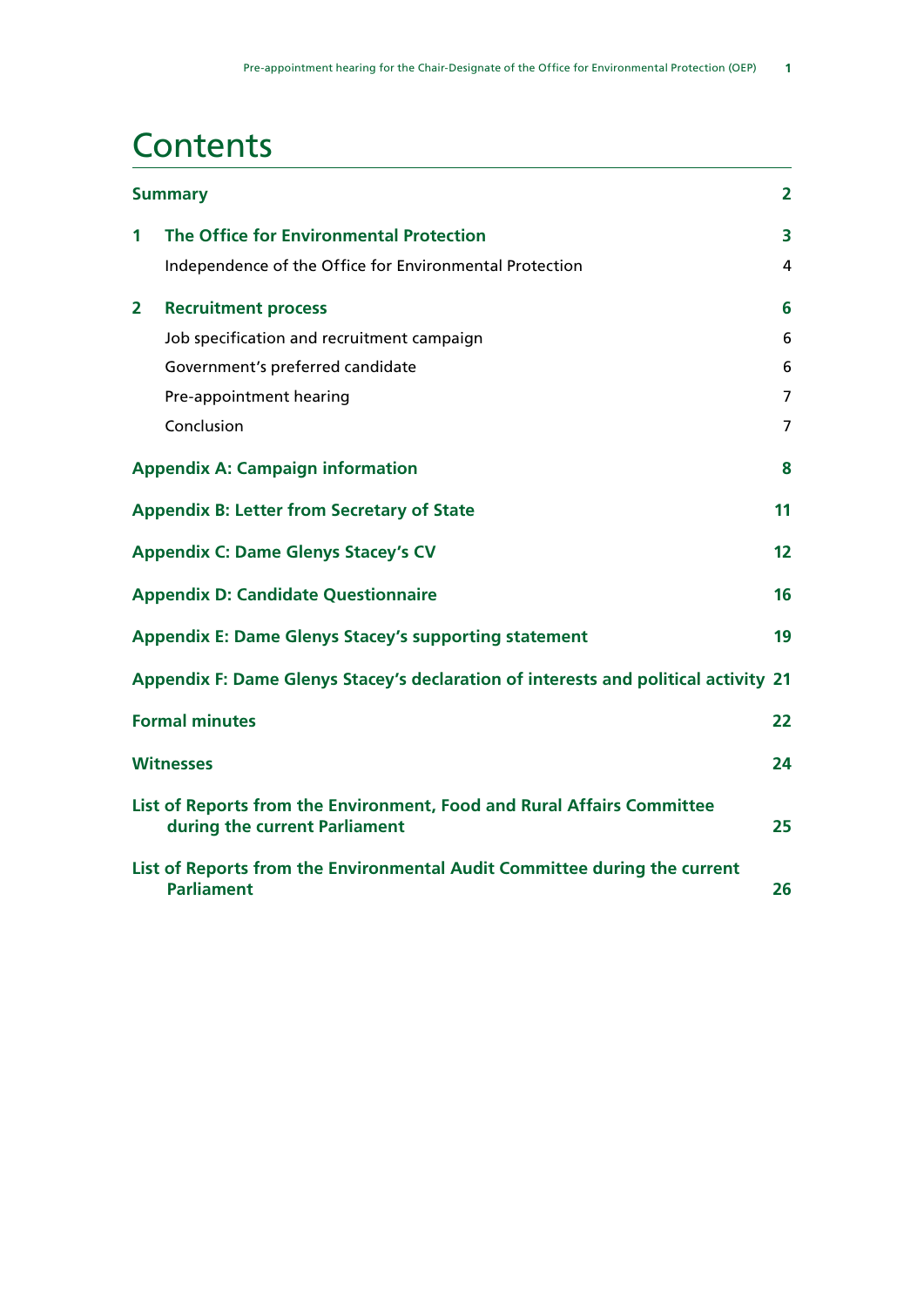# <span id="page-5-0"></span>Summary

Following the conclusion of the hearing, we are satisfied that the recruitment campaign and Dame Glenys Stacey's selection as the Government's Chair-designate of the Office for Environmental Protection were in accordance with the Governance Code on Public Appointments, and that Dame Glenys Stacey is a suitable candidate for this position.

We welcomed her candid recognition that she does not yet have a deep environmental understanding; we would expect her to focus on and grow that understanding and ensure that the Office for Environmental Protection's staff, and in particular the chief executive, have that deep knowledge and experience of environmental issues, policy and law.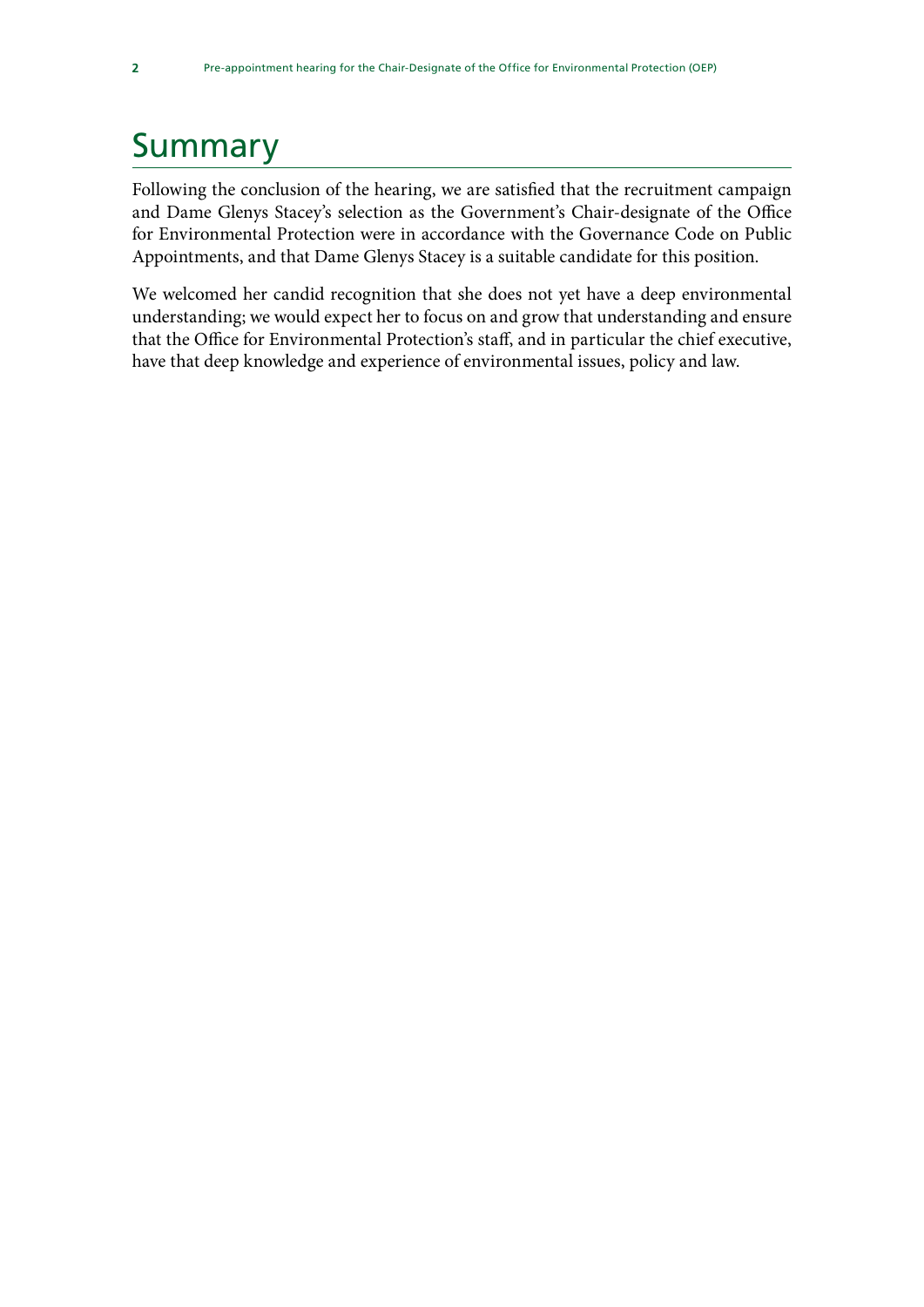# <span id="page-6-0"></span>**1** The Office for Environmental Protection

1. A large proportion of existing environmental law and policy in the UK derives from the EU, with its implementation largely monitored and enforced by EU institutions such as the European Commission. The Environment Bill provides a new domestic framework for environmental governance upon leaving the EU.<sup>1</sup> The Bill has not yet completed Report stage in the Commons and will then need to be considered by the House of Lords. **Given the early stage of the Bill's passage, our conclusions in this report are provisional upon their being no subsequent relevant amendments, and we reserve the right to revisit them in the event that there are.**

2. The Environment Bill establishes an Office for Environmental Protection (OEP), which will have scrutiny, advice and enforcement functions in England and on reserved matters. The Bill also makes provisions for the OEP to function in Northern Ireland since there was no functioning Executive at the time of introduction.<sup>2</sup> The Northern Ireland Assembly has since agreed that consent for the UK Parliament to legislate in these devolved areas should be granted. Part 1 of the Bill on environmental governance and principles stems from a draft Environment (Principles and Governance) Bill, which was published in December 2018. The Environmental Audit (EAC) and Environment Food and Rural Affairs (EFRA) Committees conducted pre-legislative scrutiny on this part of the Bill (Part 1 and Schedule 1).<sup>3</sup>

- 3. The OEP will have two main sets of functions:
	- a) Scrutiny and advice functions—Monitoring and reporting on environmental improvement plans and targets (clause 27); Monitoring and reporting on environmental law (clause 28); Advising on changes to environmental law, where requested by a Minister (clause 29).
	- b) Enforcement functions—Investigation followed by environmental review (clauses 30–37); Judicial review by OEP itself (clause 38).

4. The OEP is to be a Non-Departmental Public Body (NDPB). The Secretary of State will be responsible for appointing the non-executive members of the OEP, including the Chair. The Chair is to appoint the chief executive following consultation with the Secretary of State.

5. The Government has acknowledged that interim arrangements will be needed since the OEP will not be operational by 1 January 2021, and has said that there will be a mechanism for the OEP to receive a report of any perceived or claimed breaches of environmental law made during this period. We wrote to the Secretary of State on 23 October 2020, questioning the powers and structure of the provisional OEP. In response, the Rt Hon George Eustice MP told us:

<sup>1</sup> All references to the Bill in this report are to the version as amended in Commons Committee, see [Environment](https://services.parliament.uk/bills/2019-21/environment.html)  [Bill 2019–21.](https://services.parliament.uk/bills/2019-21/environment.html)

<sup>2</sup> Clause 48 and Schedule 3

<sup>3</sup> Environmental Audit Committee, Scrutiny of the Draft Environment (Principles and Governance) Bill, Eighteenth Report of Session 2017–19, HC 1951, 25 April 2019. Environment, Food and Rural Affairs Committee, Prelegislative scrutiny of the Draft Environment (Principles and Governance) Bill, Fourteenth Report of Session 2017–19, HC 1893, 30 April 2019.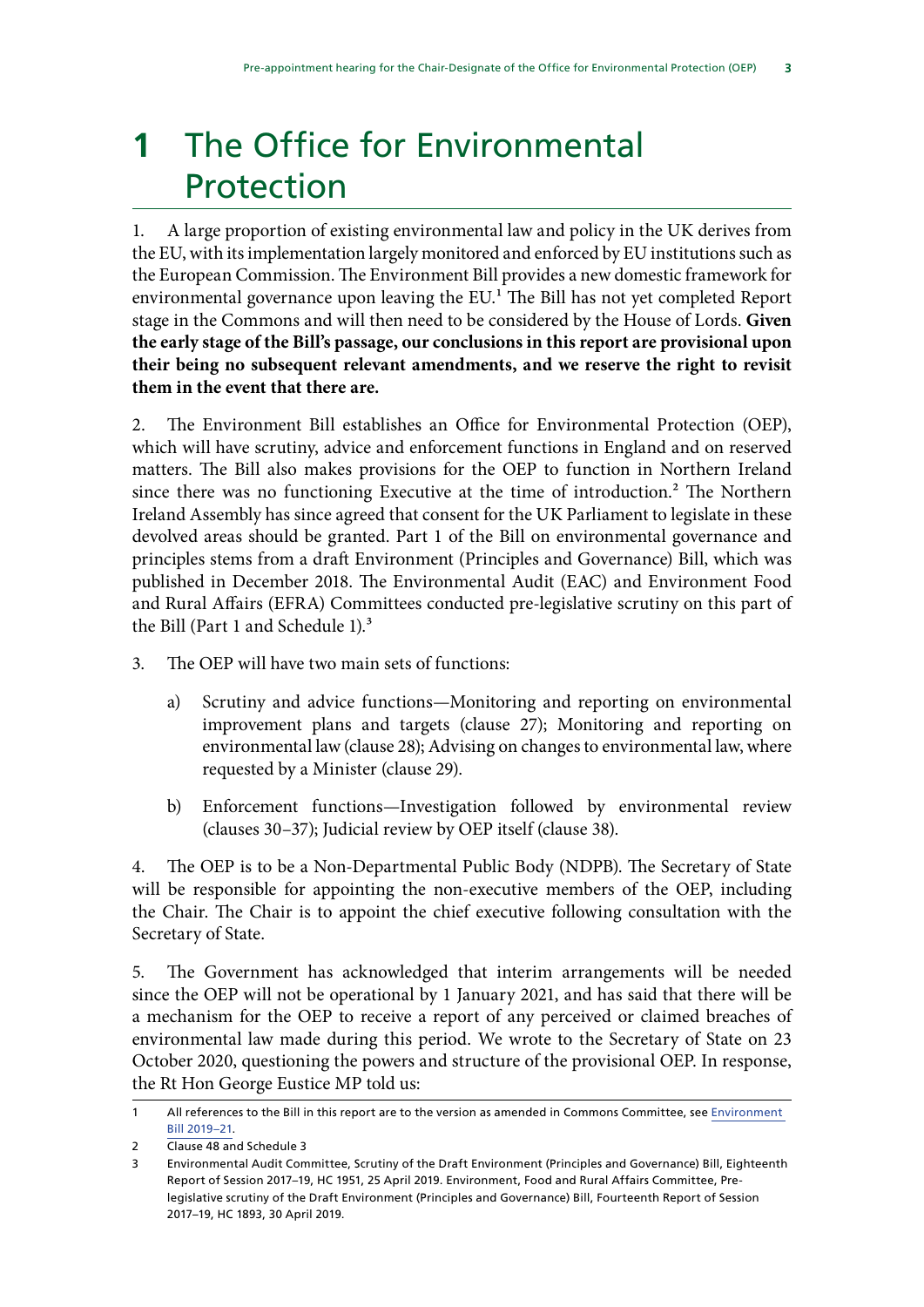<span id="page-7-0"></span>Defra is establishing an Interim Environmental Governance Secretariat, which will be hosted in Defra and will operate from 1 January 2021 until the Office for Environmental Protection can begin its statutory functions following the Royal Assent of the Environment Bill. The interim Secretariat will operate under the guidance of both the Chair and the other Board members when they have been confirmed in post, initially on a designate basis if needed ahead of Royal Assent of the Bill.

…my officials are in contact with their counterparts in Northern Ireland as they consider whether and how any similar interim arrangements might operate there. This is a matter for Northern Ireland's Ministers to determine but we are pleased to assist.<sup>4</sup>

### **Independence of the Office for Environmental Protection**

6. The predecessor EAC in its report into the 25 year plan for the environment recommended that the OEP should report to Parliament, similar to the National Audit Office, and a statutory body of parliamentarians, modelled on the Public Accounts Commission, should set its budget, scrutinise its performance and oversee the governance of the oversight body.<sup>5</sup> This recommendation was repeated in its pre-legislative scrutiny report which was concerned that in the drafting of the Environment Bill, the OEP was not independent enough from Government.<sup>6</sup> The Committee heard from constitutional experts who said there was no impropriety in the OEP being established in this way. The predecessor EAC also recommended that Parliament must have a greater role in the appointments process with a Parliamentary Committee having a veto over the appointment of the OEP's Members and Chief Executive.

7. The predecessor EFRA Committee in its pre-legislative scrutiny report stated that the OEP must not be seen to be just another arm's length public body attached to Defra, given its elevated watchdog status.<sup>7</sup> It did not consider that the Office for Environmental Protection will have anything close to the same level of independence as currently exercised by the European Commission. The predecessor EFRA Committee recommended that the Government should revisit the legal status of the Office for Environmental Protection to provide greater independence than a standard Non-Departmental Public Body allows. It said lack of precedent should not be a barrier to establishing a constitutionally innovative model, especially given the Secretary of State's ambition for the watchdog to be "world leading". It also supported strengthening the appointment process for the Chair, recommending that the Secretary of State's appointment should be subject to confirmation by the relevant Select Committee, following the process for the appointment of the Chair of the Budget Responsibility Council at the Office for Budgetary Responsibility.

8. The Government did not accept the Committees' recommendations and maintained that the body will be a non-departmental public body and all non-executive members

<sup>4</sup> [Letter](https://committees.parliament.uk/publications/3550/documents/34023/default/) from the Rt Hon George Eustice MP to the Chairs of the Environmental Audit and Environment, Food and Rural Affairs Committee Chairs, November 2020

<sup>5</sup> Environmental Audit Committee, The Government's 25 year plan for the Environment, Eighth Report of Session 17–19, HC 803, 18 July 2018

<sup>6</sup> Environmental Audit Committee, [Scrutiny of the Draft Environment \(Principles and Governance\) Bill,](https://publications.parliament.uk/pa/cm201719/cmselect/cmenvaud/1951/1951.pdf) Eighteenth Report of Session 2017–19, HC 1951, 25 April 2019.

<sup>7</sup> Environment, Food and Rural Affairs Committee, [Pre-legislative scrutiny of the Draft Environment \(Principles](https://publications.parliament.uk/pa/cm201719/cmselect/cmenvfru/1893/1893.pdf)  [and Governance\) Bill](https://publications.parliament.uk/pa/cm201719/cmselect/cmenvfru/1893/1893.pdf), Fourteenth Report of Session 2017–19, HC 1893, 30 April 2019.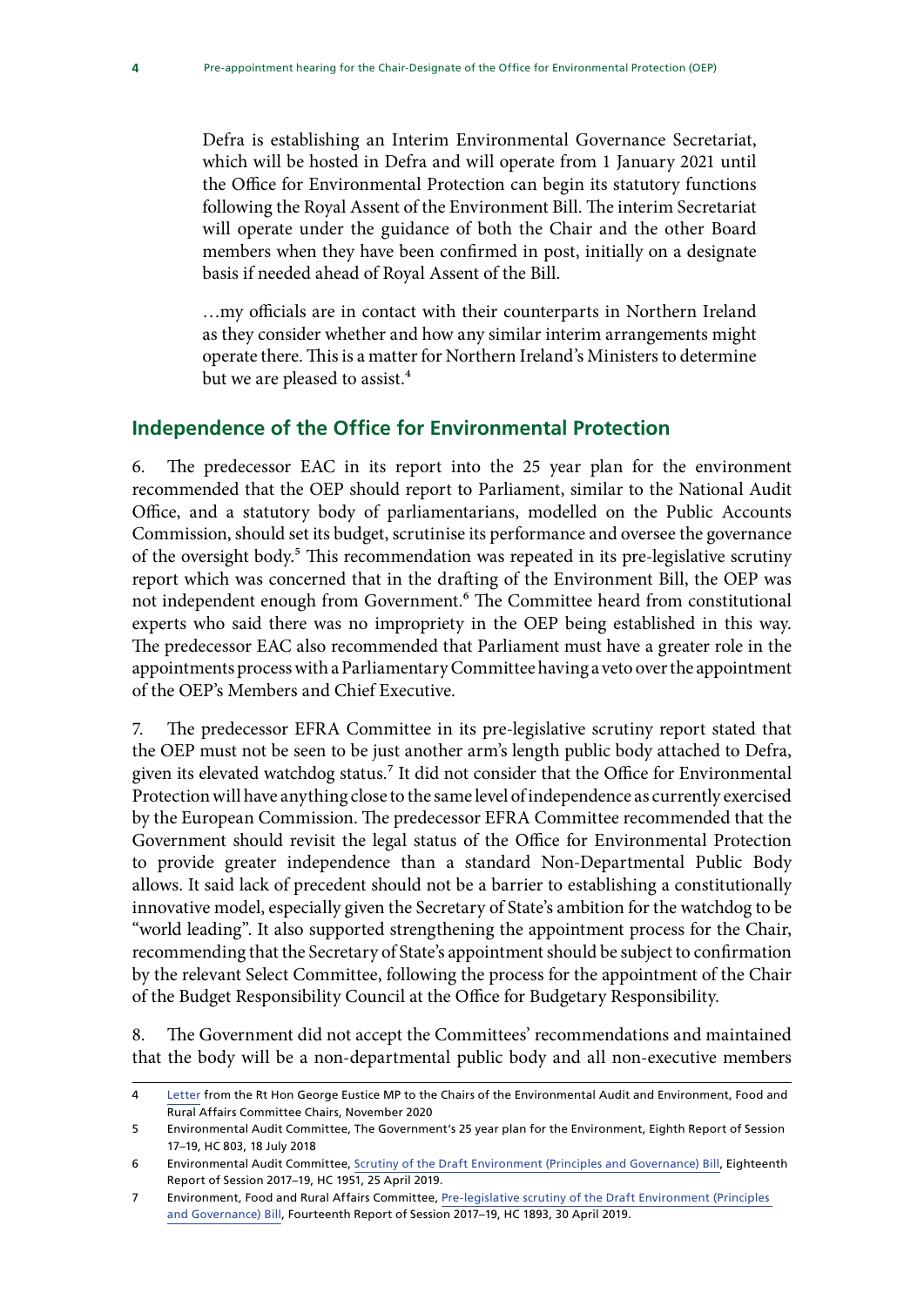should be appointed by the Secretary of State.

9. At Committee stage, the Government amended the Bill in a manner which green groups suggested would weaken the independence of the OEP further.<sup>8</sup> A new power was added for the Secretary of State to issue guidance to the OEP on matters concerning its enforcement policy; a new power for the Government to direct an interim chief executive; and the "environmental review" enforcement action proceedings will not now be held in the Upper Tribunal and will instead go back to being held in the High Court. This, it is argued, will reduce the effectiveness of an environmental review and make it more like a judicial review, where there are very narrow and limited grounds for bringing a case.

10. **We note our predecessors' concerns about the need for the Office for Environmental Protection and its Chair to have its independence from Government enhanced, and note the concerns of stakeholders about the recent Government amendments to the Bill. The independence of the Chair of the Office for Environmental Protection will be crucial to its ability to hold the Government to account. This therefore formed a central plank of our questioning of the Secretary of State's preferred candidate.**

11. **We are encouraged by Dame Glenys Stacey's recognition that the OEP's effectiveness as a regulator will rely on its ability to act independently from Government. In the absence of the statutory safeguards on independence that our predecessor Committees recommended, we will continue to monitor the ability of the OEP to maintain its independence from Government and encourage Dame Glenys to raise any concerns in this area with our two Committees, should the need arise.**

<sup>8</sup> Green Alliance and Wildlife and Countryside Link, [Environment Bill briefing for Commons Committee;](https://greeneruk.org/sites/default/files/download/2020-11/Greener_UK_and_Link_briefing_Environment_Bill_Committee_govt_amendments_on_the_OEP.pdf) BBC news, [Fears over 'weakening' of UK green watchdog,](https://www.bbc.co.uk/news/science-environment-54706675) 27 October 2020; ENDS Report, [Watchdog or Lapdog? Will](https://www.endsreport.com/article/1699308/watchdog-lapdog-will-office-environmental-protection-secure-independence)  [the Office for Environmental Protection secure independence?](https://www.endsreport.com/article/1699308/watchdog-lapdog-will-office-environmental-protection-secure-independence) 5 November 2020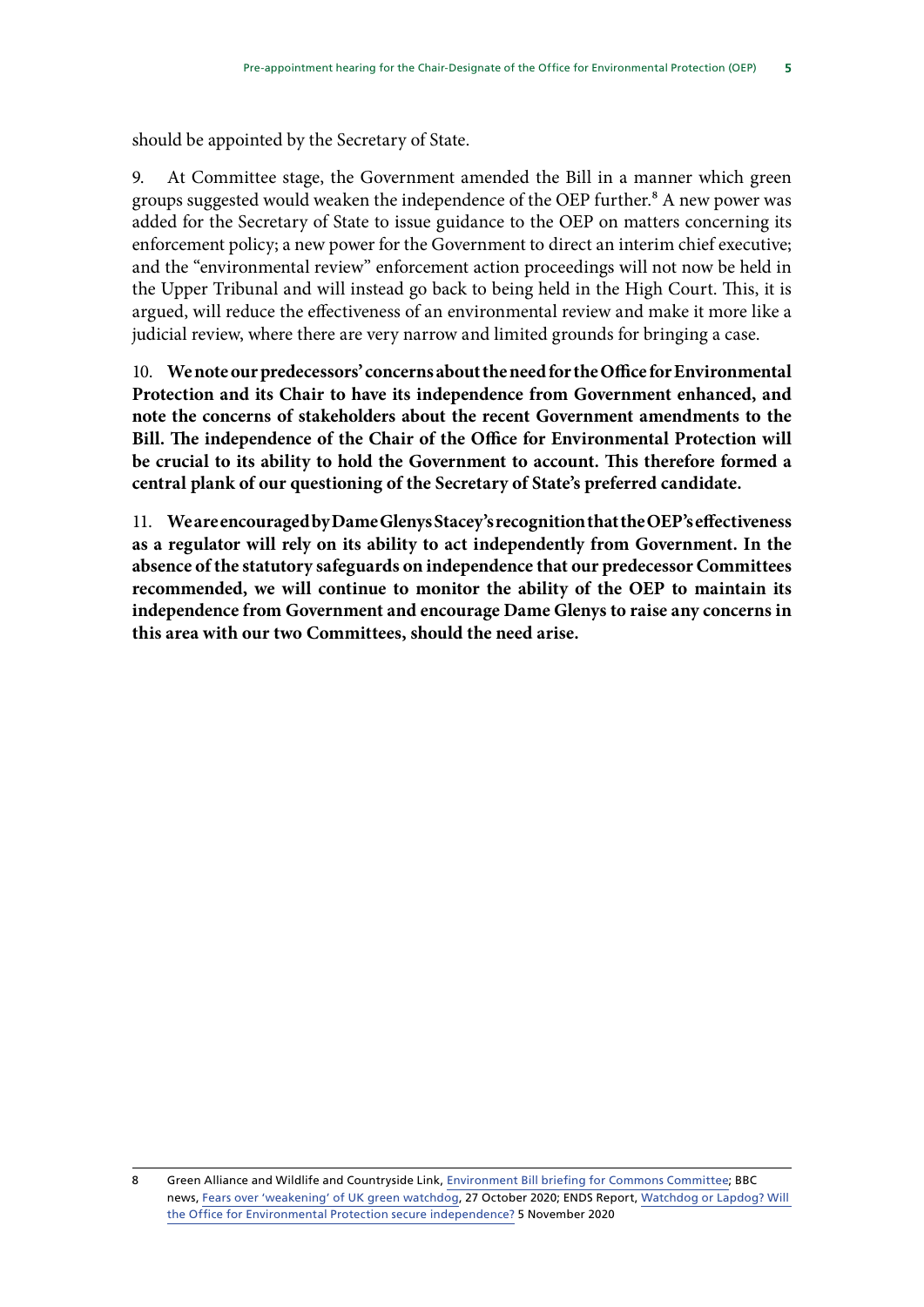# <span id="page-9-0"></span>**2** Recruitment process

## **Job specification and recruitment campaign**

12. The recruitment campaign was launched on 10 August 2020 and closed on 08 September 2020. There were 21 applications, of which 4 were shortlisted and 3 were deemed appointable by the Advisory Assessment Panel chaired by the Permanent Secretary, with Lord Kakkar acting as the senior independent member.<sup>9</sup>

13. The advert described the role as:

The Chair of the OEP will provide leadership and strategic vision for the board, ensure good governance and, with the board, hold the executive to account. The chair will promote a positive and constructive relationship with everyone that works with the OEP including Parliament, government Ministers, departments, and public authorities; along with a wide range of interest groups as well as others. The chair is appointed by, and is accountable to, the Secretary of State for Environment, Food & Rural Affairs.<sup>10</sup>

With the essential criteria for the role being:

- A credible and authoritative figure, able to communicate effectively on behalf of the OEP and build confidence across multiple sectors.
- Ability to understand, influence, and lead within a complex political or administrative system, corporate or public body, while remaining objective and evidence led.

• Ability to guide the strategic direction of the OEP as a new and innovative organisation; lead the board to reach well-considered decisions, maximising the contribution of its members; and, provide support or challenge to the Executive members as appropriate.

• Ability to demonstrate a good understanding, or the ability to attain that understanding swiftly, of the focus of the OEP's work, along with an understanding of the relative fields of expertise involved.

14. The role was advertised on the basis that the successful candidate would be appointed as "Chair-designate" from 1 January 2021 to oversee the work of the Interim Environmental Governance Secretariat (see paragraph 5 above), employed by the Department on a fixed-term contract, and then formally appointed as Chair of the OEP once the relevant legislation was commenced. It was expected that the Chair would spend a minimum of two days a week on OEP business.

## **Government's preferred candidate**

15. The Secretary of State wrote to the Chairs of the Committees on 8 December to inform them that Dame Glenys Stacey was his preferred candidate as Chair-designate.<sup>11</sup>

11 Appendix B

<sup>9</sup> Further details on the recruitment process provided by the Department are appended as appendix A

<sup>10</sup> "[Chair of the Office for Environmental Protection"](https://publicappointments.cabinetoffice.gov.uk/appointment/chair-of-the-office-of-environmental-protection/) HM Government Appointments [accessed 9 December 2020]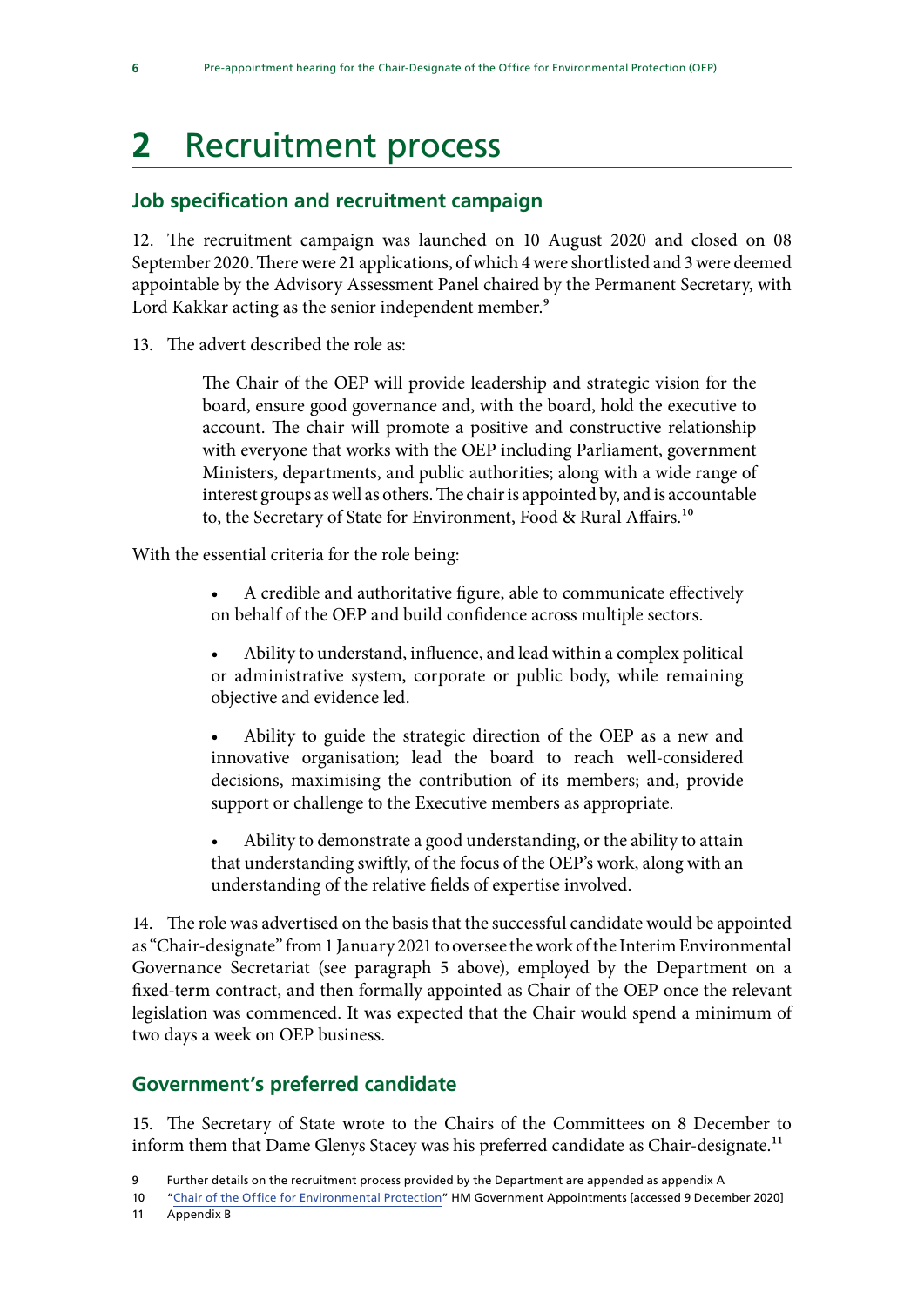<span id="page-10-0"></span>16. Dame Glenys' CV is appended to this report.<sup>12</sup> A solicitor by training she has held a number of senior public sector positions. She is currently the interim Chief Regulator of Ofqual, appointed in August 2020, having served as Her Majesty's Inspector of Probation from 2016 to 2019. From 2012 to 2016 she was the permanent Chief Executive and Chief Regulator of Ofqual. Previous roles have included being the founding CEO of the Criminal Cases Review Commission from 1997, and Chief Executive of the Defra NDPB Animal Health (now the Animal and Plant Health Agency) from 2004 to 2008. She also carried out an independent review of farm inspection and regulation for Defra in 2018.

## **Pre-appointment hearing**

17. Prior to the hearing the Committees asked Dame Glenys to fill out a questionnaire. Her responses; an extract from her supporting statement from her original application; and her declaration of interests and political activity are all appended to this report.<sup>13</sup> She declared no relevant interests or political activity.

18. The pre-appointment hearing was held on 15 December 2020. The areas covered included:

- Dame Glenys' reasons for applying for the role and what she would bring to it from her previous experience;
- Her vision for the role of the OEP, and what her priorities would be on taking up the role;
- How she would enhance and protect the OEP's independence, and her experience of demonstrating independence from Ministers;
- The challenges of setting up a new organisation and how she would manage the period before the OEP was created on a statutory basis;

19. We pressed her on her willingness to hold Government to account and she assured us that she saw this as an essential component to her role and would have no fear nor favour in doing so.

## **Conclusion**

20. Following the conclusion of the hearing, we are satisfied that the recruitment campaign and Dame Glenys Stacey's selection as the Government's Chair-designate of the Office for Environmental Protection were in accordance with the Governance Code on Public Appointments, and that Dame Glenys Stacey is a suitable candidate for this position.

21. We welcomed her candid recognition that she does not yet have a deep environmental understanding; we would expect her to focus on and grow that understanding and ensure that the Office for Environmental Protection's staff, and in particular the chief executive, have that deep knowledge and experience of environmental issues, policy and law.

<sup>12</sup> Appendix C

<sup>13</sup> Appendixes D, E, and F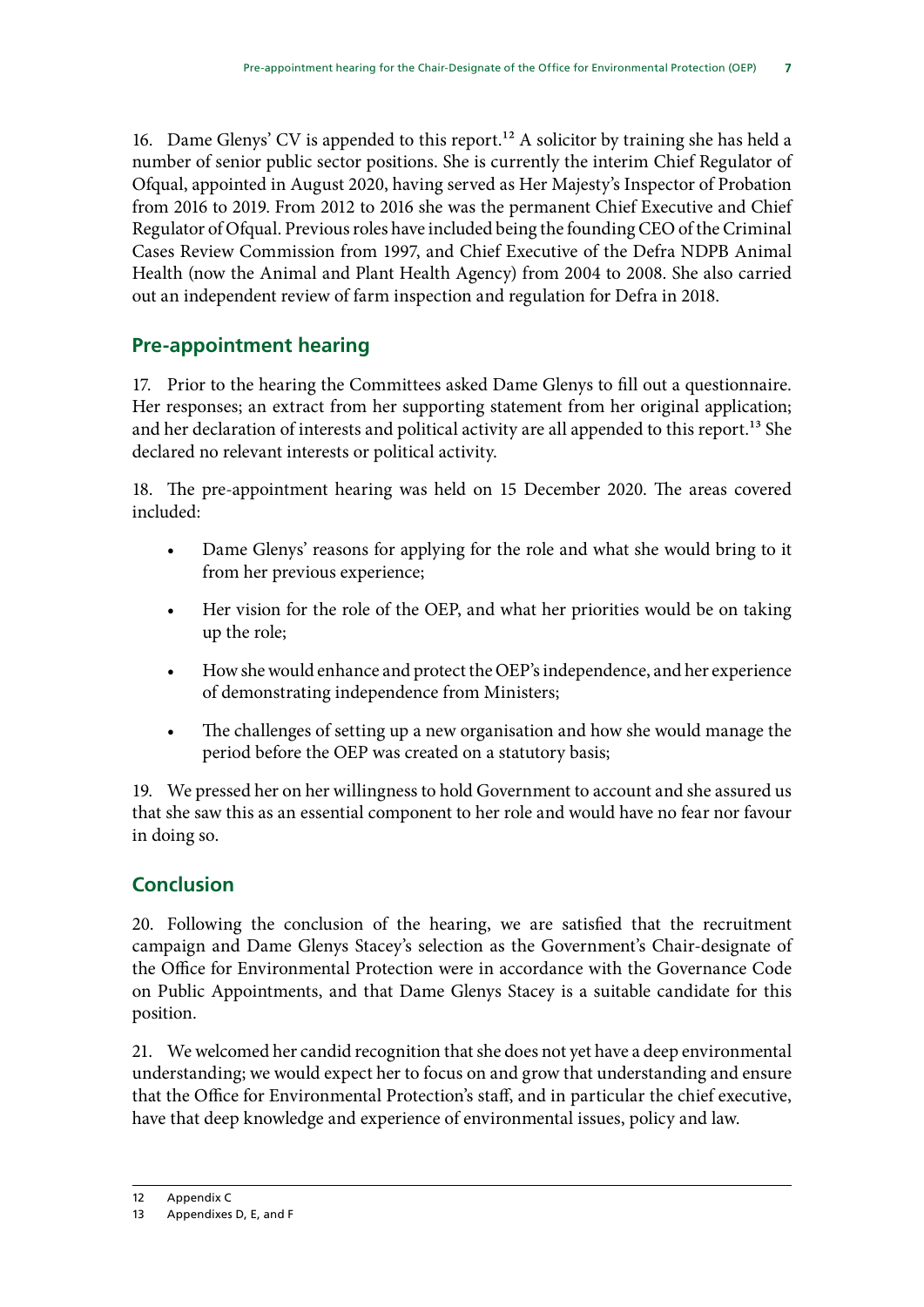# <span id="page-11-0"></span>Appendix A: Campaign information

## **Campaign Information for Pre-Appointment Scrutiny hearing**

## **Chair of the Office for Environmental Protection**

| Campaign Launch Date                                                   | 10th August 2020                                                                                                                                                                                                           |
|------------------------------------------------------------------------|----------------------------------------------------------------------------------------------------------------------------------------------------------------------------------------------------------------------------|
| <b>Campaign Closing Date</b>                                           | 8th September 2020                                                                                                                                                                                                         |
| Reason for any changes in<br>timetable to that originally<br>published | The final Interview date was advertised as 30 October<br>however all interviews were held on the 23 October<br>as all parties were available. The candidate pack<br>highlighted both 23 and 30 October as interview dates. |
| <b>Advertising strategy</b>                                            | The post was advertised with remuneration of £56,784<br>per annum for a time commitment of a minimum of two<br>days per week.                                                                                              |
|                                                                        | The advert was placed online on the Centre for Public<br>Appointments website. Awareness of the vacancy was<br>spread through a wide array of networks including:                                                          |
|                                                                        | The Secretary of State highlighted the OEP Chair<br>$\bullet$<br>appointment campaign in the Secretary of State's<br>Environmental Recovery speech prior to campaign<br>launch.                                            |
|                                                                        | A video launching the campaign shared on Defra<br>and Defra Public Appointments Twitter accounts.                                                                                                                          |
|                                                                        | Requests to stakeholders to share the campaign<br>within their networks and through social media<br>channels.                                                                                                              |
|                                                                        | The role was shared with a wide range of<br>diversity networks with members encouraged to<br>apply.                                                                                                                        |
|                                                                        | A soft talent search was undertaken to identify a<br>broad range of potential candidates.                                                                                                                                  |
|                                                                        | Potential candidates were directly targeted and<br>previous Defra public appointment applicants with an<br>interest in future roles were contacted.                                                                        |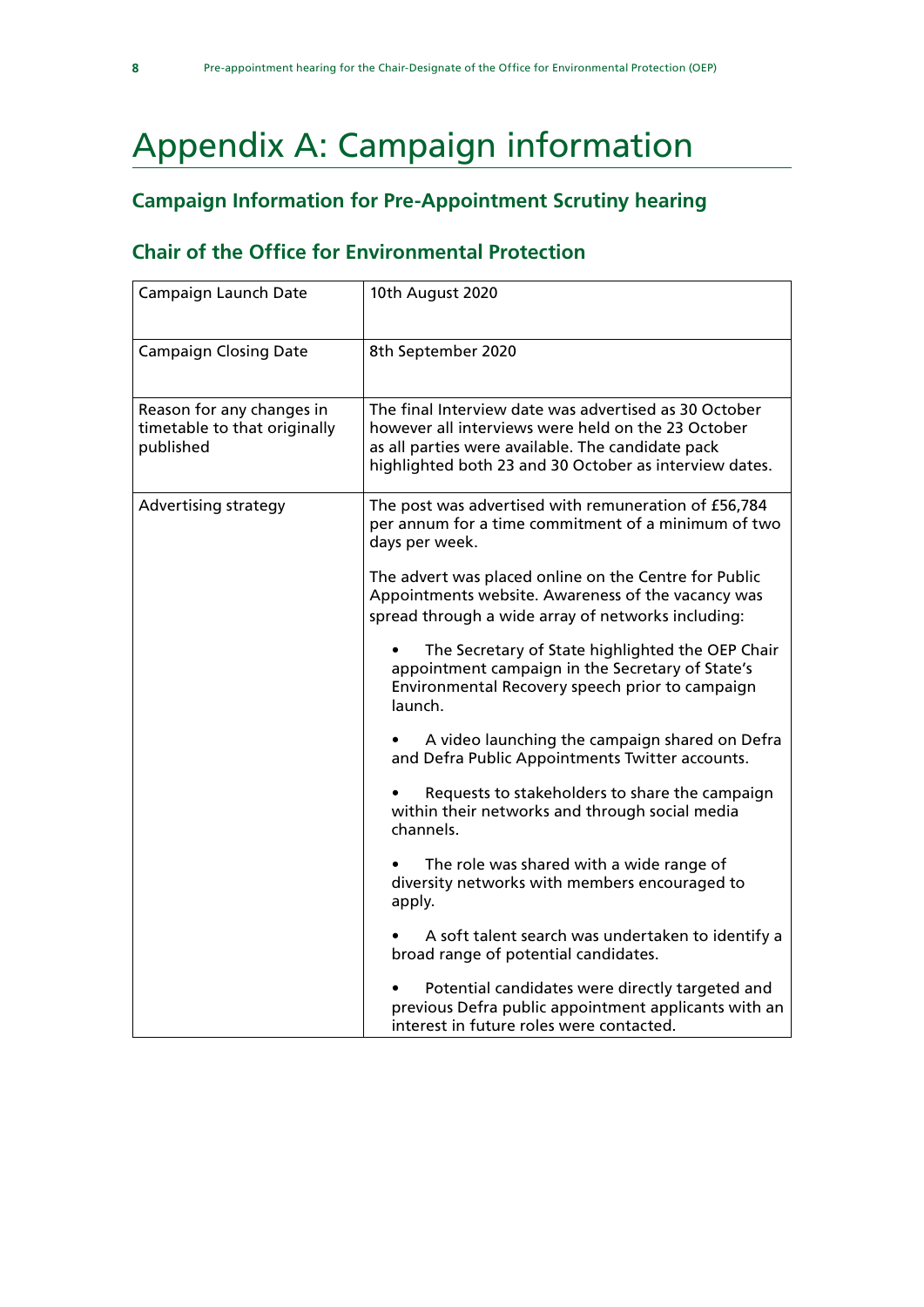| <b>Advisory Assessment Panel</b>             | Panel Chair: Tamara Finkelstein                                         |
|----------------------------------------------|-------------------------------------------------------------------------|
|                                              | Permanent Secretary, Defra                                              |
|                                              | SIPM: Lord Kakkar<br>Crossbench Peer & Professor of Surgery, University |
|                                              | College London                                                          |
|                                              | IPM: Dame Fiona Reynolds                                                |
|                                              | Master of Emmanuel College, Cambridge                                   |
|                                              | IPM: Henry Dimbleby                                                     |
|                                              | Lead non-executive Board member, Defra                                  |
|                                              | IPM: Lord Cameron of Dillington<br>٠                                    |
|                                              | Crossbench Peer                                                         |
| <b>Number of Applicants</b>                  | 21                                                                      |
| Number of candidates invited<br>to interview | 4                                                                       |
| Number of candidates found<br>appointable    | 3                                                                       |

# **Diversity data**

## *Table A: Gender*

|                                                   | <b>Percent Male</b> | <b>Percent Female</b> | Percent Identify<br>another way | <b>Percent Not</b><br>declared |
|---------------------------------------------------|---------------------|-----------------------|---------------------------------|--------------------------------|
| Applicants                                        | 52.4%               | 47.6%                 | 0%                              | $0\%$                          |
| Shortlist<br>(applicants invited<br>to interview) | See note 2          | See note 2            | $\overline{\phantom{0}}$        |                                |

## *Table B: Ethnicity*

|                                                | Percent White | <b>Percent Ethnic</b><br>Minority | <b>Percent Not</b><br>declared |
|------------------------------------------------|---------------|-----------------------------------|--------------------------------|
| Applicants                                     | 100%          | 0%                                | $0\%$                          |
| Shortlist (applicants<br>invited to interview) | See note 2    |                                   |                                |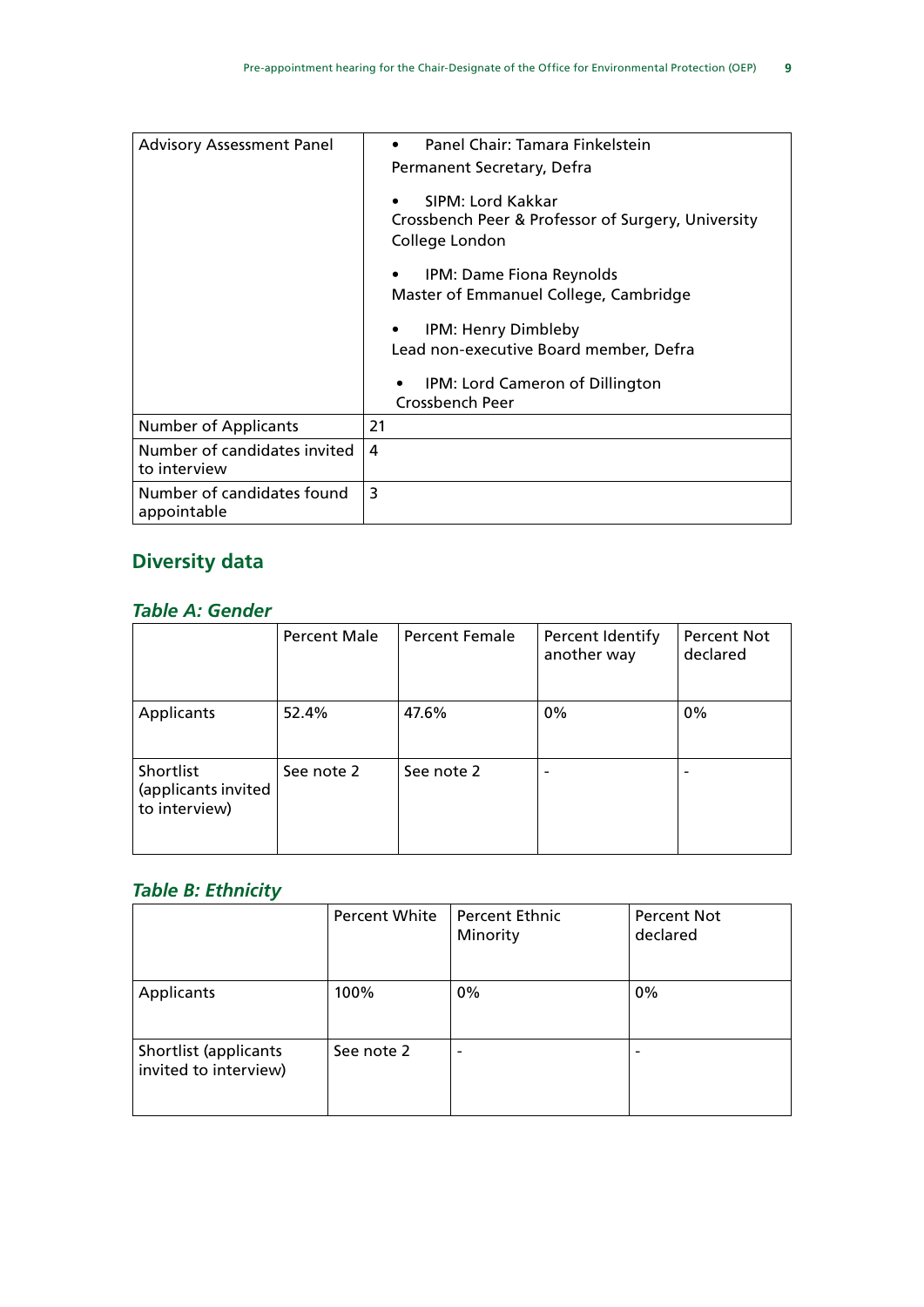#### *Table C: Disability*

|                                                | <b>Percent Disabled</b>  | l Percent Non-Disabled | <b>Percent Not</b><br>declared |
|------------------------------------------------|--------------------------|------------------------|--------------------------------|
| Applicants                                     | 0%                       | 100%                   | 0%                             |
| Shortlist (applicants<br>invited to interview) | $\overline{\phantom{0}}$ | See note 2             | -                              |

### **Notes on diversity data**

1. Departments must consider their obligations under data protection legislation when sharing this data with select committees. Candidates must be made aware at the outset of the campaign that their data will be shared with the select committee in this way. The data should not be shared in a way which means that individuals are identifiable.

2. Departments should follow ONS guidance on statistical disclosure control to meet this requirement. Where there are fewer than 5 candidates in any given category, diversity data must not be shared as this is potentially identifiable. For example, if you have six women and four men on a shortlist—you should not give any gender information.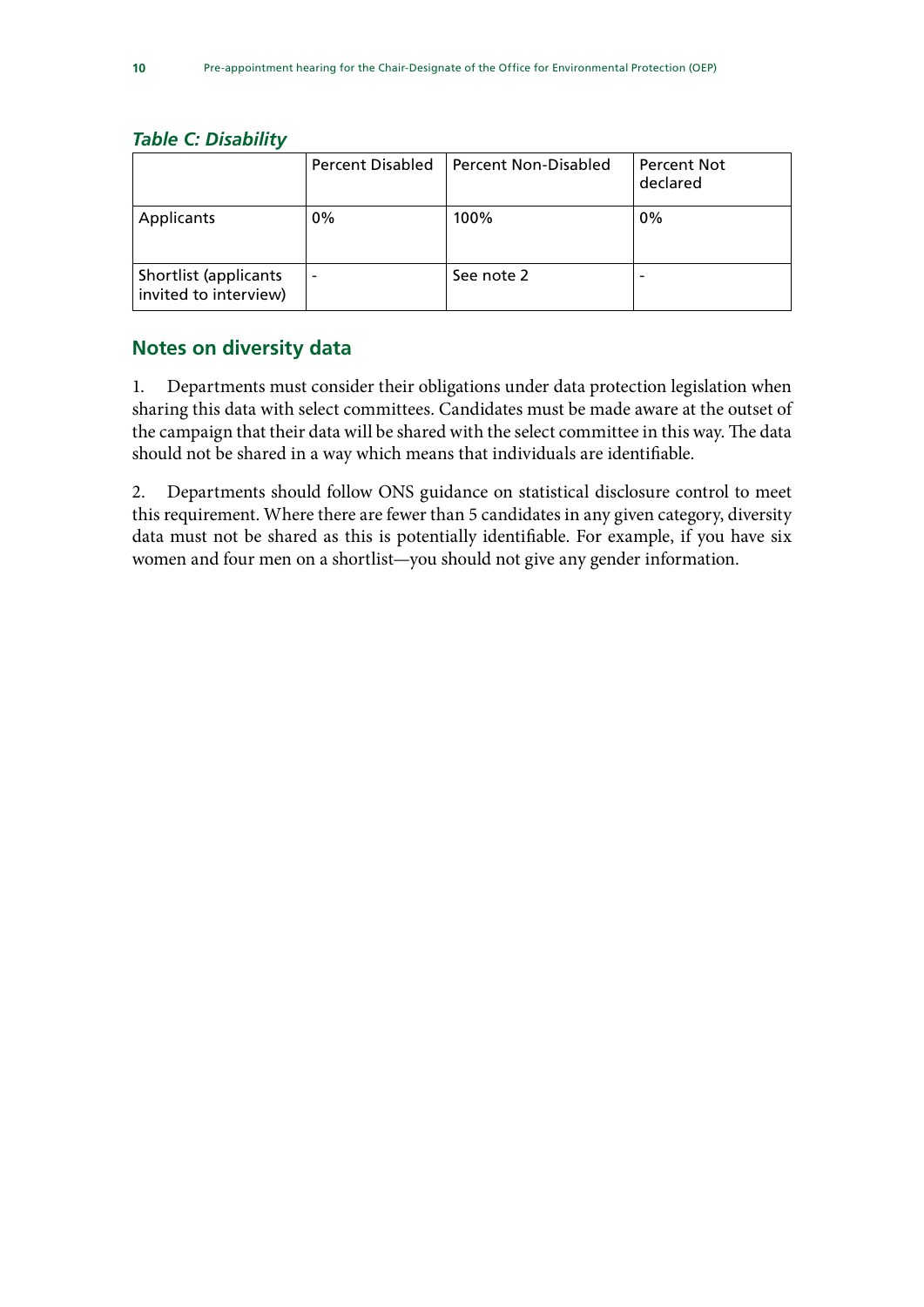# <span id="page-14-0"></span>Appendix B: Letter from Secretary of State

## **Appointment of the Chair: Office for Environmental Protection**

I am writing to inform you that following an open recruitment competition my preferred candidate for the role of chair of the Office for Environmental Protection (OEP) is Dame Glenys Stacey. This campaign was run in accordance with the Ministerial Governance Code on Public Appointments and, as a significant appointment, Lord Kakkar served as the Senior Independent Panel Member.

I should be grateful if you would submit Dame Glenys Stacey's name to your committees for their consideration and arrange for a joint pre-appointment scrutiny hearing to take place. I understand that the 15 December 2020 is being held for this hearing.

Dame Glenys will be announced as my preferred candidate as soon as possible. Additional information on Dame Glenys and the process to identify her as my preferred candidate for the role will be provided by my officials to your committees ahead of the hearing.

Yours Sincerely,

Rt Hon George Eustice MP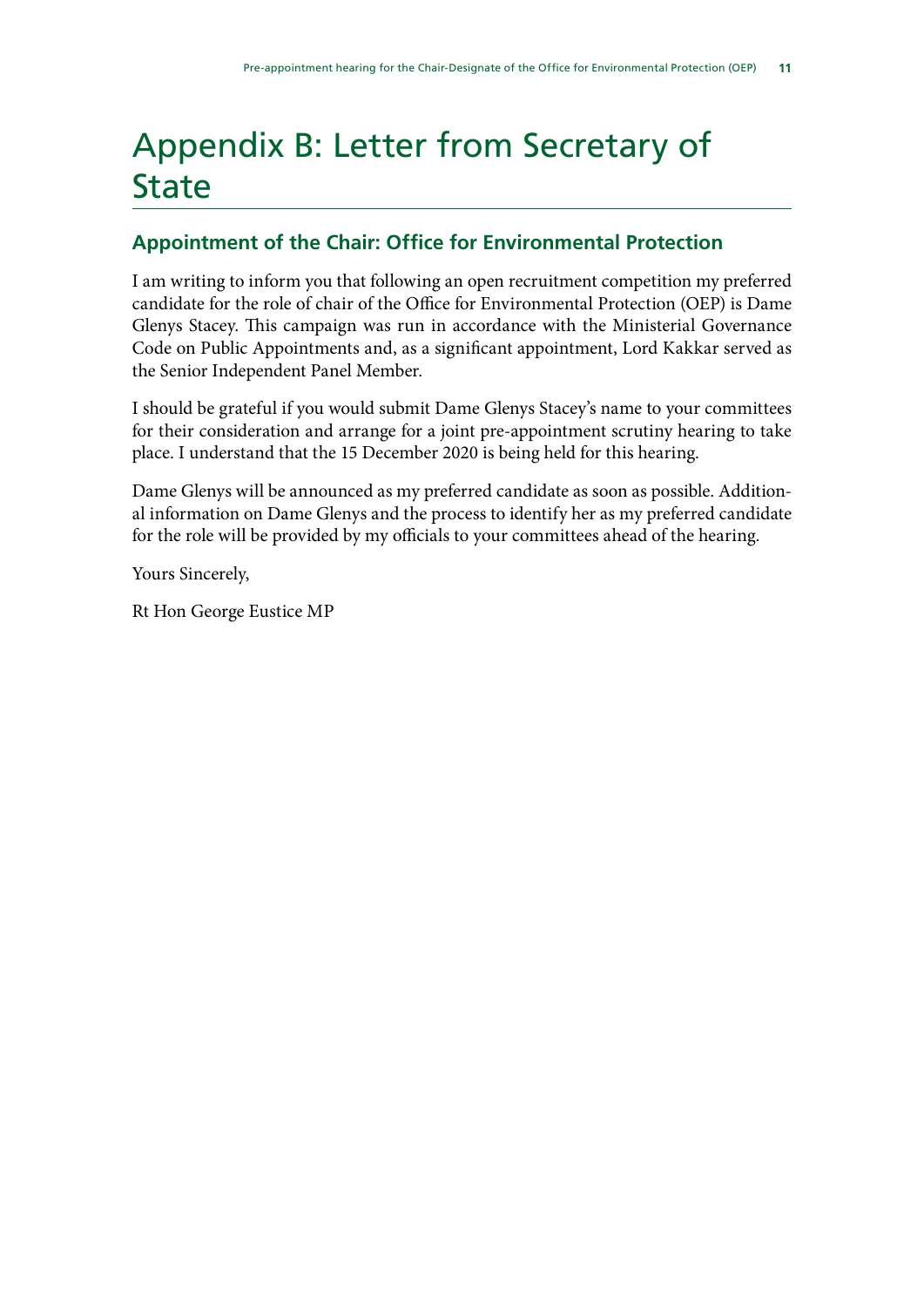# <span id="page-15-0"></span>Appendix C: Dame Glenys Stacey's CV

## **Acting Chief Regulator, Ofqual**

#### *August to year end 2020*

*Key responsibilities:* Leading Ofqual (the exams regulator) in the wake of the summer 2020 results crisis, pending recruitment to the permanent role.

*Key achievements:* Stabilising the organisation, retaining and motivating key staff, restoring good governance and critical external relationships, leading work on the shape and detail of summer 2021.

### **Member, Challenge Panel, Probation Programme**

#### *June 2019 to date*

Providing advice to the Ministry of Justice on significant changes to probation delivery.

*Key responsibilities:* Providing challenge in a complex, large-scale change programme.

*Key achievements:* Expert advice on a range of issues. Providing assurance to ministers.

#### **Founding Board Member, CDEI**

#### *February 2019 to date*

The Centre for Data Ethics and Innovation investigates and advises government on how we maximise the benefits of data-enabled technologies, including artificial intelligence.

*Key responsibilities:* The usual board member responsibilities.

*Key achievements:* Advice on governance. Leading a ground-breaking report on targeting.

### **Chair, Professional Standards Authority**

#### *March to August 2020*

The Authority is the oversight body for the ten health and social care professions' regulators.

*Key responsibilities:* Leadership of the Authority and board. Key external relationships Figurehead. Support and constructive challenge to CEO and wider executive.

*Key achievements:* Uniting and galvanising the board. Initiating a strategic review of the organisation's position in relation to health-related occupations (e.g. chiropractors).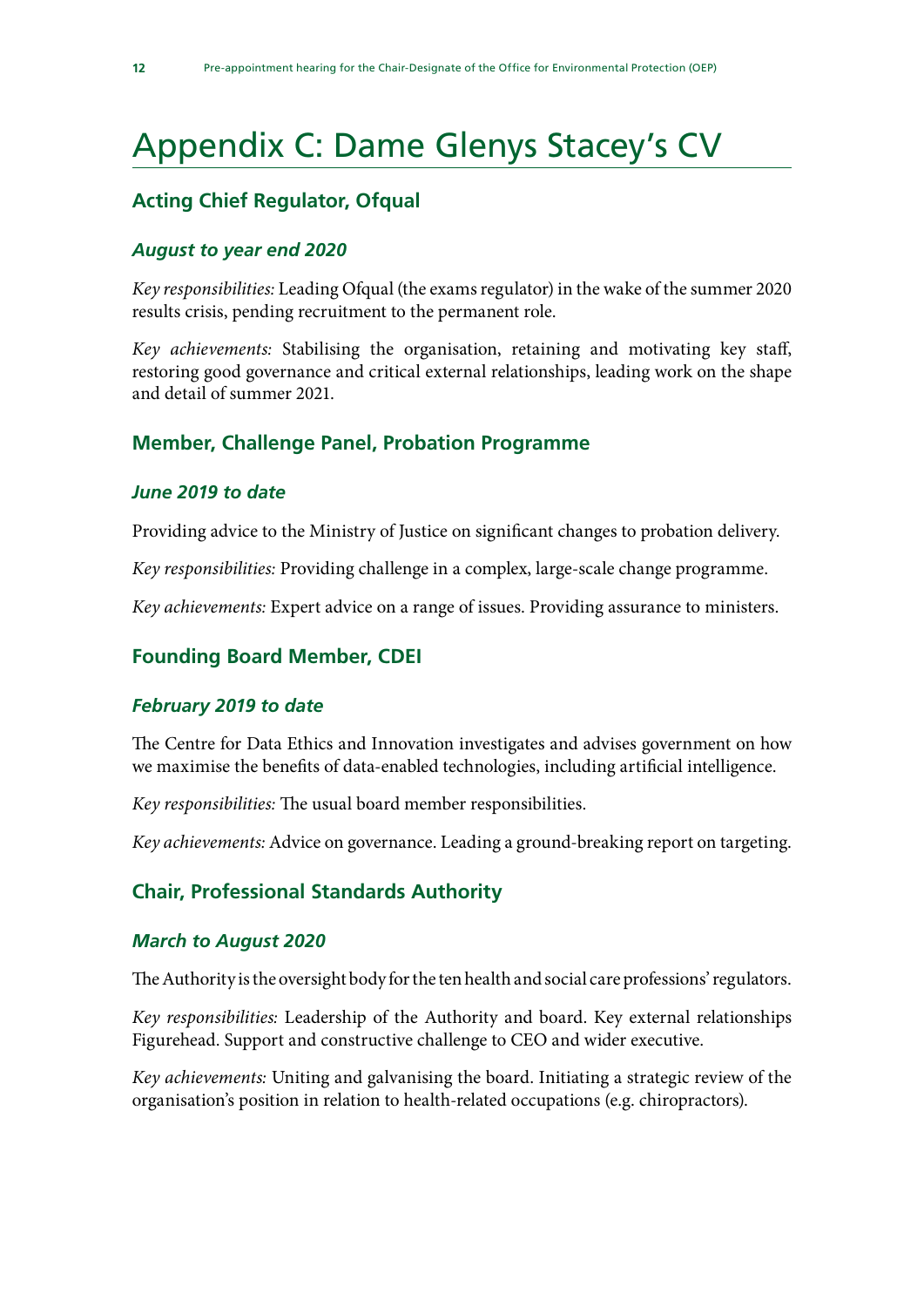## **Her Majesty's Chief Inspector of Probation**

### *March 2016 to May 2019*

HMI Probation is an independent inspectorate, reporting on standards and delivery.

*Key responsibilities:* Leadership, influence, advising government, strategy, stakeholder relationships, figurehead (public speaking and media work).

*Key achievements:* Implementing new inspection methodologies, quality standards and ratings. Developing power of voice. Maintaining influential relationships with ministers while producing incontrovertible evidence that the government's model for probation was failing.

## **Chair, Independent Review of Farm Inspection and Regulation**

### *March to December 2018*

At the behest of government, conducting a review, reporting and making recommendations to transform the way farming in England is regulated. The report can be found here: [https://www.gov.uk/government/publications/farm-inspection-and-regulation-review.](https://www.gov.uk/government/publications/farm-inspection-and-regulation-review) It was well received by farmers and government alike. Government accepts the thrust of the report.

## **Chief Regulator and Chief Executive, Ofqual**

#### *March 2011 to February 2016*

Ofqual is the independent regulator of qualifications and examinations.

*Key responsibilities:* Leadership, influence, advising government. Strategy, performance, key regulatory decisions, standard-setting, the reform of qualifications, figurehead.

*Key achievements:* Establishing and developing a new regulator. Establishing and maintaining examination and assessment standards. Leading effective tripartite relationships with government and industry to deliver qualifications reform at an unprecedented pace.

## **Chief Executive, Standards for England**

### *April 2008 to February 2011*

SfE regulated standards and ethics in local government.

*Key responsibilities:* Leadership, strategy, performance, managing closure.

*Key achievements:* Halving the time taken to complete complex misconduct investigations.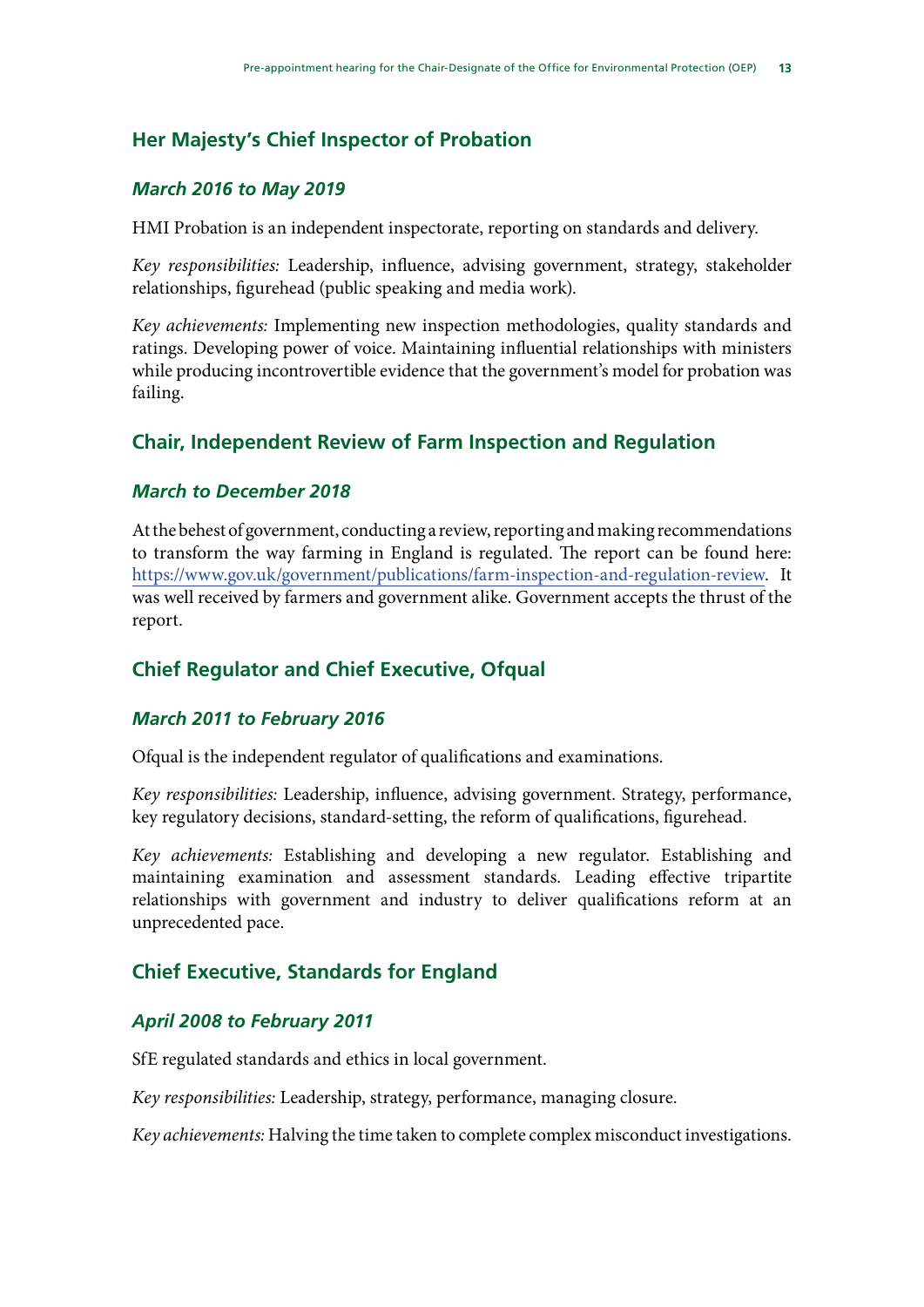## **Chief Executive, Animal Health**

#### *October 2004 to March 2008*

Animal Health (now APHA) implements and enforces legislation and regulations relating to animal health/welfare and public health and the control of animal diseases. In emergencies it implements control and eradication strategies on the ground.

*Key responsibilities:* Leadership, strategy, performance, contingency planning, national operational command in emergencies, stakeholder relationships.

*Key achievements:* Restoring pride in its people and trust in the organisation following the nadir of Foot and Mouth Disease 2001. Leading the effort to contain and eradicate ten outbreaks of exotic disease successfully. Maintaining the confidence of prime ministers.

### **Justices' Chief Executive, GMMCC**

#### *November 2000 to September 2004*

Greater Manchester Magistrates' Courts Committee delivered summary justice in ten courthouses across Greater Manchester, with some 800,000 cases annually.

*Key responsibilities:* Strategy, performance, delivery. Maintaining the quality of local justice. Managing and accounting for fines collection. Member of the Local Criminal Justice Board.

### **Founding CEO, Criminal Cases Review Commission**

#### *January 1997 to October 2000*

The Commission is responsible for the investigation of suspected miscarriages of justice.

*Key responsibilities:* Establishing a new organisation from scratch. Strategy, performance, ways of working, relationship management, influencing, and representing the organisation.

#### **Previous employment (summary)**

Area Manager, northern region, Legal Aid Board, March 1990 – December 1996

Senior Solicitor, Law Society/Legal Aid Board, July 1988 – February 1990

Solicitor, Law Society, June 1980 – June 1988

Articled Clerk/Solicitor, Snow & Bispham solicitors, February 1978–May 1980

### **Education and professional qualifications**

2018: Postgraduate Diploma in Educational Assessment (with merit), University of Warwick

2000: MBA (The Open University)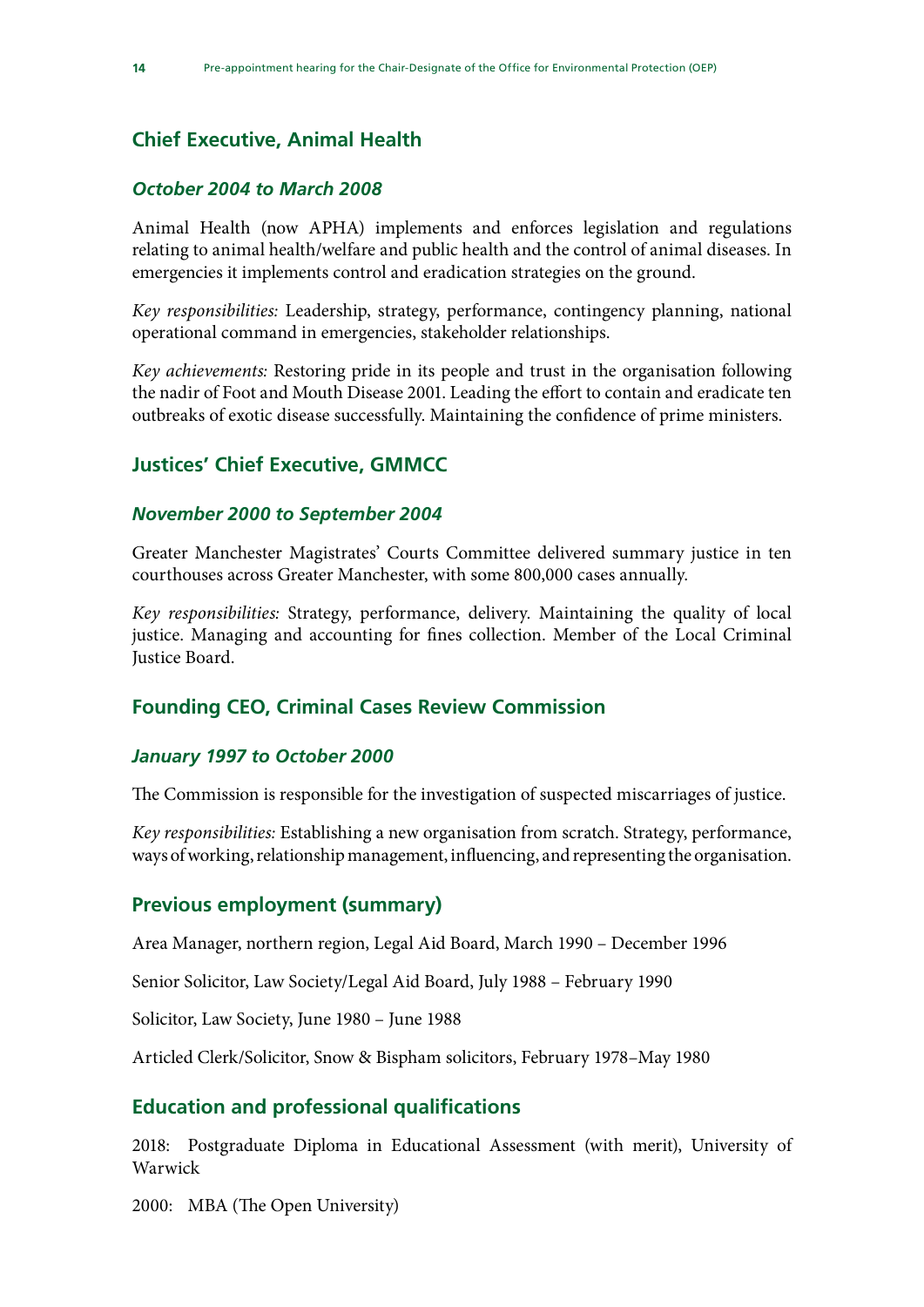- 1980: Admitted as a Solicitor
- 1978: Law Society Part II (two distinctions)
- 1977: BA (Hons) Law, University of Kent at Canterbury, 2.2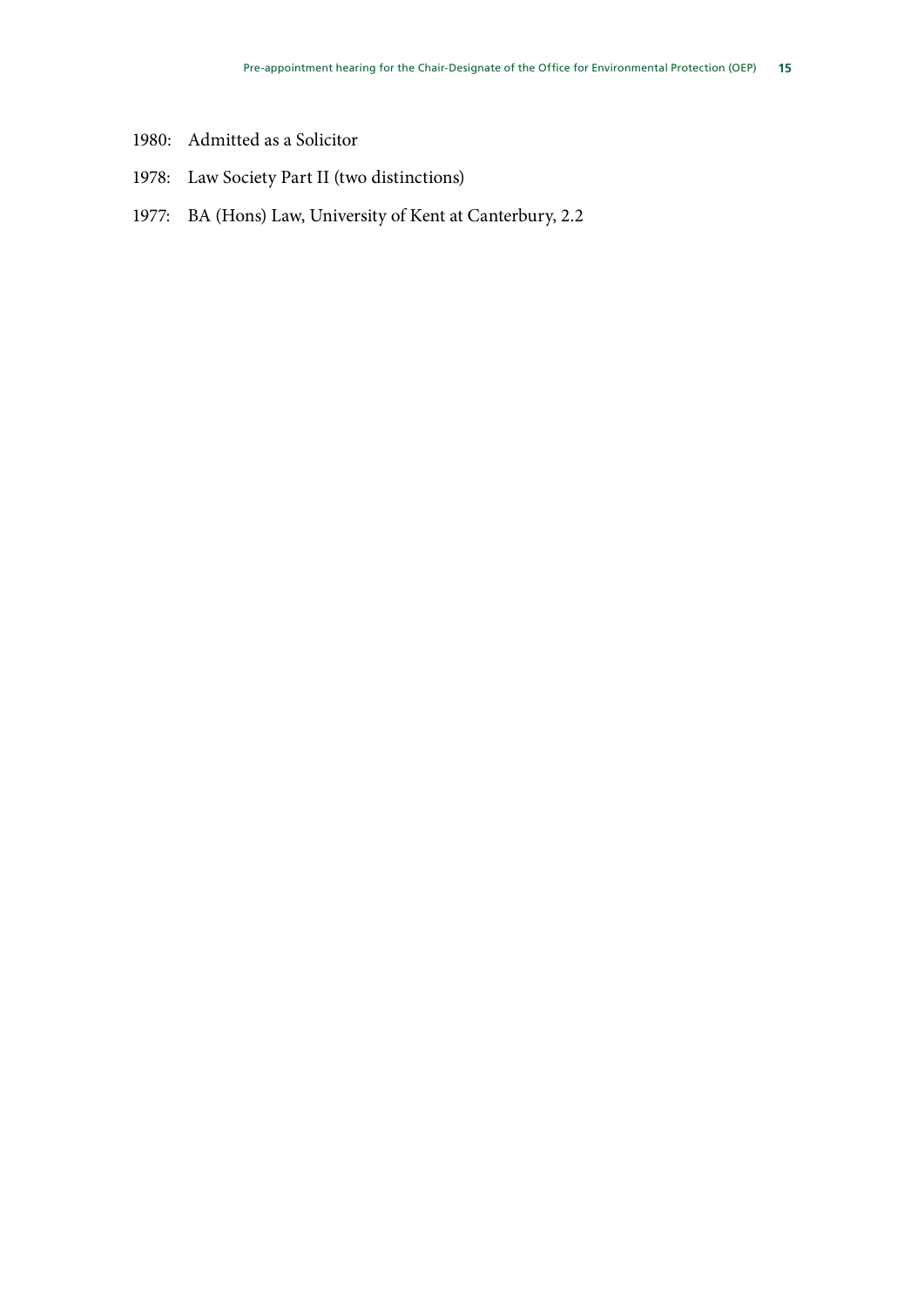# <span id="page-19-0"></span>Appendix D: Candidate Questionnaire

### **1. What motivated you to apply for this role, and what relevant experience would you bring to it?**

This organisation will be dealing with the most important issue of our time and for the foreseeable future: our environment. I am thrilled at the prospect of applying my skills and experience to this endeavour—there is no field of activity more motivating than this, for me.

I have experience of establishing, growing and developing independent public sector organisations, including regulators and super-regulators. I have a wealth of experience of regulation and oversight. I have board and chair level experience. I am used to working alongside governments while being independent, challenging government where appropriate. And with 70% of our land in agricultural use, I hope my understanding of farming and the way it is regulated will be helpful in the role.

### **2. If appointed are there specific areas within your new responsibilities where you will need to acquire new skills or knowledge?**

Yes.

Although I understand regulation and have experience of establishing and running the key functions of the new body—monitoring, analysis, research, investigation, complaints handling, enforcement, external engagement and reporting and so on—I am not an environmentalist per se, and so have much to learn. That is an attraction of the job for me. I do not come with pre-conceptions.

### **3. How were you recruited? Were you encouraged to apply, and if so, by whom?**

I received a standard email from the OEP recruitment team, suggesting this role might be of interest to me. I applied through the established procedure.

I have spoken maybe half a dozen times with the Secretary of State, about regulation. On one occasion some time ago—I can't remember when—we discussed OEP and he suggested I might be interested, but also said he would be looking for a broad range of candidates. I thought nothing of it at the time.

### **4. Do you currently or potentially have any business, financial or other non- pecuniary interests or commitments, that might give rise to the perception of a conflict of interest if you are appointed? How do you intend to resolve any potential conflicts of interests if you are appointed?**

No.

### **5. If appointed what professional or voluntary work commitments will you continue to undertake, or do you intend to take on, alongside your new role? How will you reconcile these with your new role?**

I am likely to act as independent chair for a sub-committee of the Ofqual Board during 2021, but not thereafter. That is expected to occupy up to two days of my time each week during 2021. It will end by December 2021 at the latest.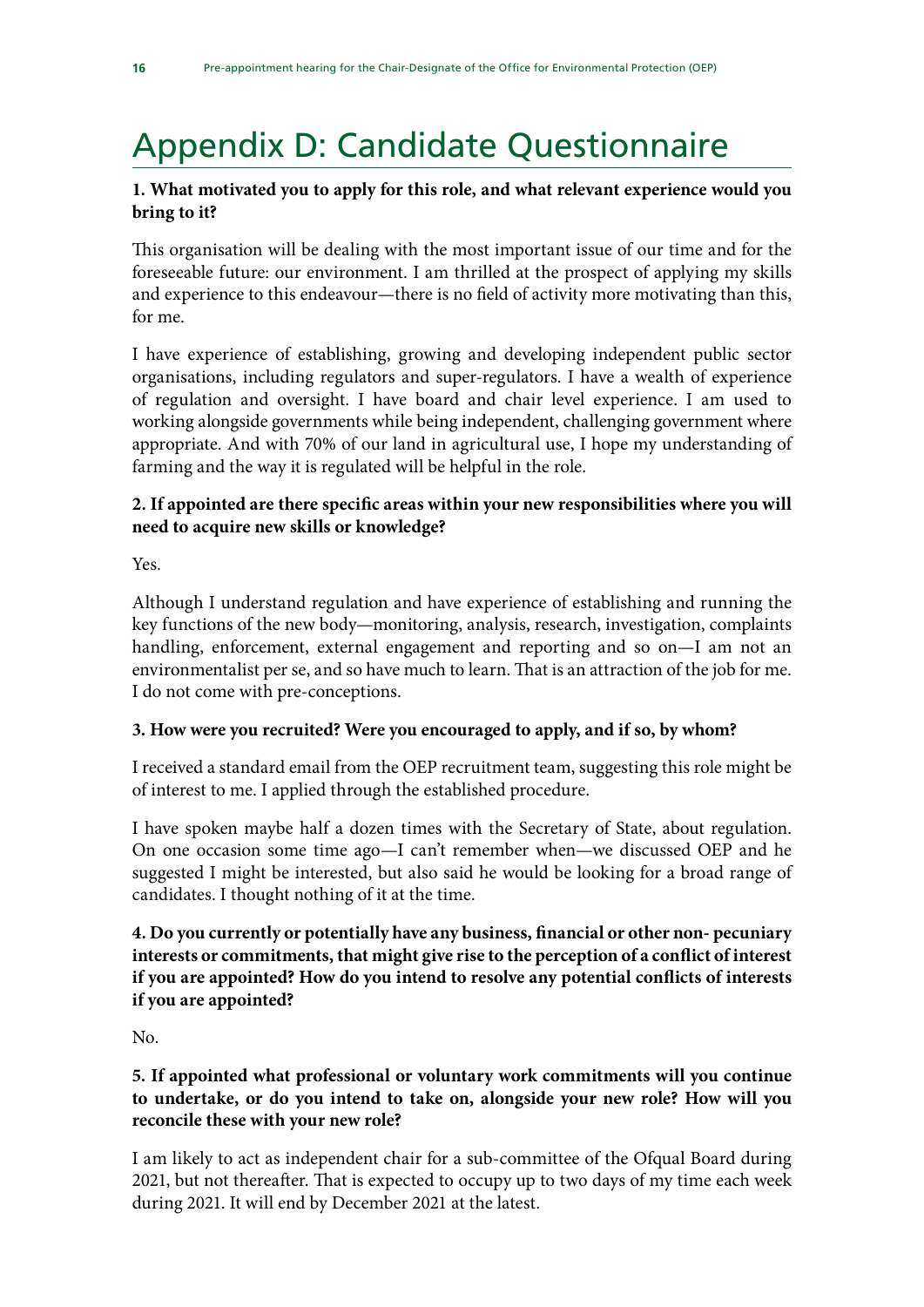I sit on a challenge panel for the Ministry of Justice, part of its governance arrangement in moving probation services to a new delivery model. This takes up a few hours every six weeks or so and is due to end in April. I intend to see this to fruition.

I am a board member of the Centre for Data Ethics and Innovation. I will resign should I be appointed to OEP.

I have no other role and do not intend to take on any other role.

### **6. Have you ever held any post or undertaken any activity that might cast doubt on your political impartiality? If so how will you demonstrate your political impartiality in the role if appointed?**

No. Quite the contrary. I believe I am known to be politically impartial, and independent in all senses.

### **7. Do you intend to serve your full term of office?**

Yes.

### **8. If appointed what will be your main priorities on taking up the role?**

- a) Establishing the organisation and its ways of working, including embedding our duty to act objectively and impartially in all we do
- b) Developing and consulting on the organisation's strategy (to include our enforcement strategy) and our priorities
- c) Developing and implementing monitoring and complaints handling strategies
- d) Developing stakeholder relations
- e) Demonstrating our independence, and our capability as it builds—enabling us to dissipate (over time) any pre-determined views and fears.

### **9. How will you protect and enhance your personal independence in the role, and the institutional independence of the OEP from the Government?**

### *Personal independence*

I believe I start from a good position: I bring a strong, uncompromised reputation for independence, integrity, and doing the right thing. In my experience, independence is best exercised responsibly, but in steadfast fashion and from day one. An early test will be in relation to the resourcing of OEP.

OEP needs to build and demonstrate heft. It must develop its own well-informed, evidencebased opinions on central matters. I intend to build an organisation well able to do that. And OEP must develop its power of voice. I will be central to that.

### *Institutional independence*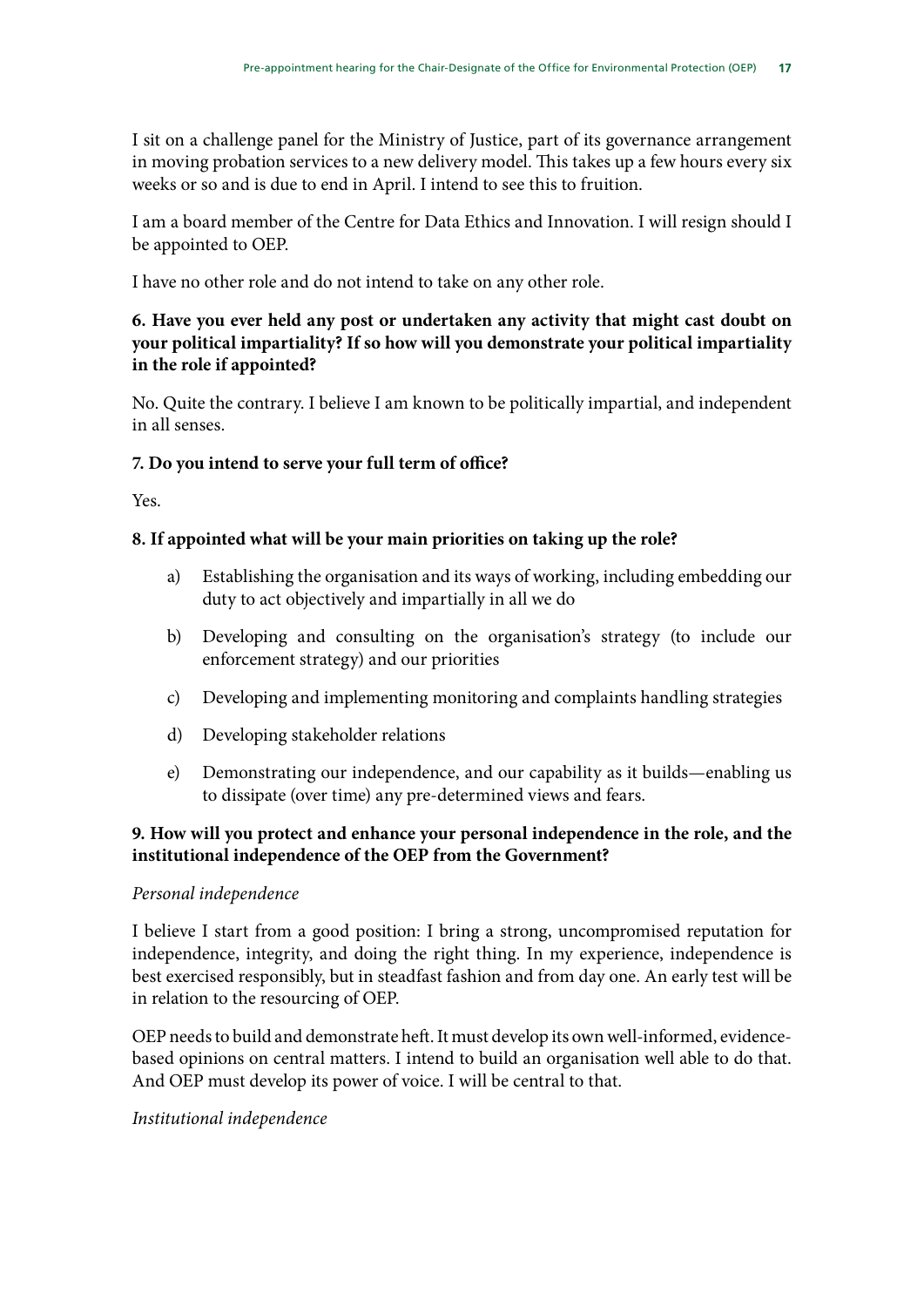A combination of transparency and carefully thought-through ways of working (as between the organisation and others, including government) will be important, alongside good Non-Executive Director and Executive staff appointments. I and other OEP leaders must set the tone and culture of OEP, to suit its remit and position.

An early test will be in relation to the structure and operating model of OEP. Others have already considered this and there are various proposals afoot, but organisational design is a matter for OEP of course.

#### **10. How will you ensure the operational independence of the "Interim Environmental Governance Secretariat" prior to the OEP being established?**

I appreciate the good work done by the secretariat to date. It should enable us to hit the ground running to some extent, and I am grateful for that, as time is pressing.But candidly, the sooner OEP can recruit its own board and staff and cut the umbilical cord, the better. Those of us who will form and be part of the new organisation must develop its ways of working and its strategy and policy, rather than those within Defra who have dutifully nurtured the concept of OEP.

Meanwhile, I am absolutely conscious of the risks, and will be determined not to compromise the organisation and its potential effectiveness. A first step is to recruit a capable and independent interim CEO.

There is a balance to be struck, in taking (with thanks) the good work of the secretariat but being clear what now rests with the chair and the interim CEO.

### **11. What risks do you think the OEP will face over your term of office? How do you intend to manage them?**

- a) Resource constraints. I have no doubt that like others in the public sector, we will be pressed for resource. Here, I will be determined—able to present wellcrafted and evidence business cases and resource bids, and ready to escalate if required.
- b) An unmanageable number of complaints—in the sense that they become the main body of work for the organisation, at a cost to other important work. The answer lies not just in sufficient resourcing overall. We must develop sensitive complaints triage, able to identify the material or potentially material and target our efforts to where they matter most.
- c) Risks to public confidence. OEP must be seen to be credible—influential with government but independent of it, focused on the right things, a responsible organisation keeping government on track and able to point out to government any failings. This is different to being a campaign group of course, or the champion of complaints on immaterial matters, yet some will wish for that. The proof of the pudding will be in the eating: we must crack on and do ourjob.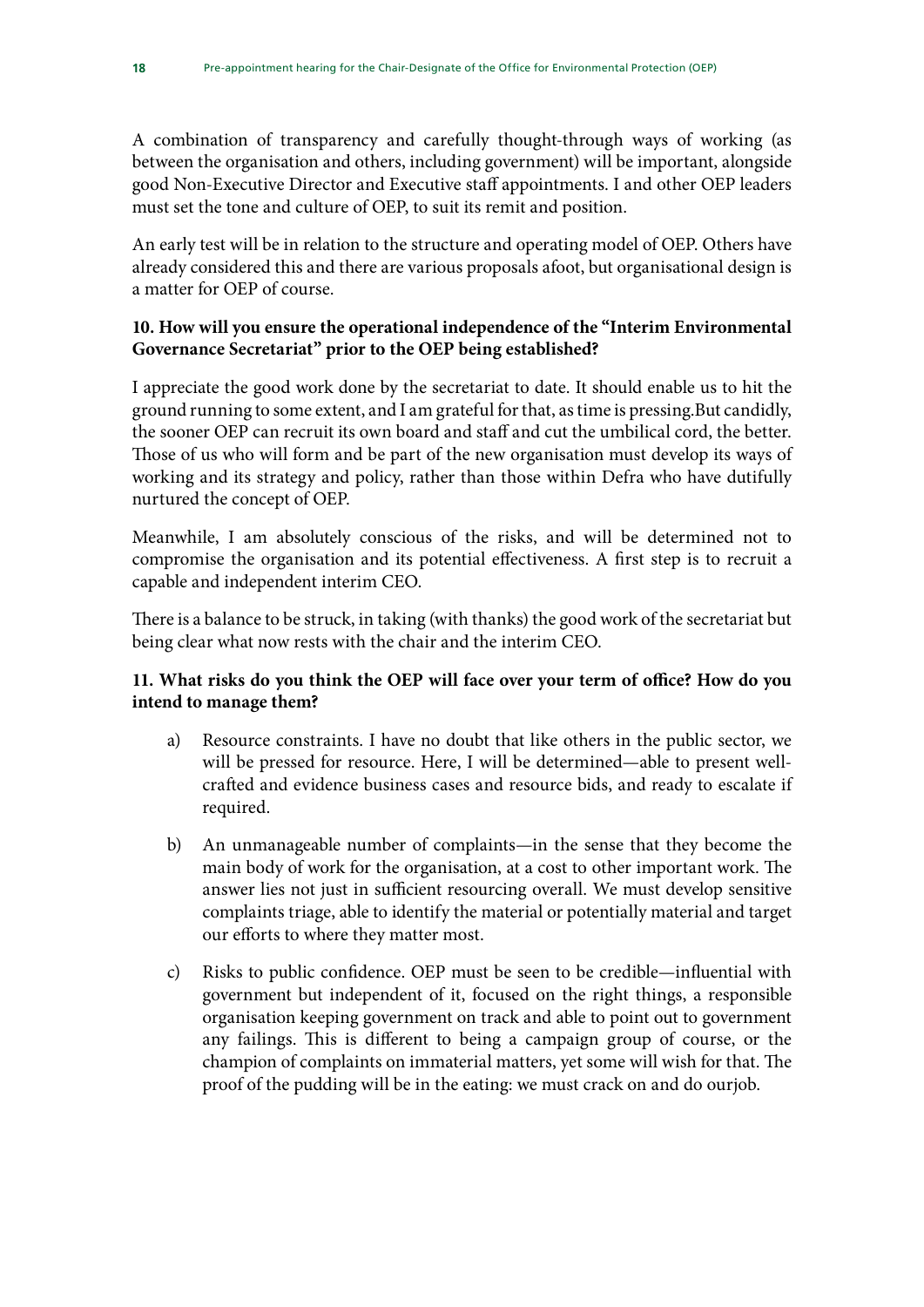# <span id="page-22-0"></span>Appendix E: Dame Glenys Stacey's supporting statement

I wish to apply for the post of chair of the Office for Environmental Protection (OEP), and I enclose my CV. I am an experienced independent regulator, super-regulator, board member and chair, used to creating/reinvigorating organisations so that they become expert, influential, and able to hold others to account with ease and authority. I hope that the information I provide below is helpful, in assessing my suitability for the role.

## **Credible and authoritative, able to communicate effectively and build confidence**

I believe myself to be a respected public figure, ready to challenge ministers when appropriate. I am known for doing the right thing in whatever circumstances.

I strive to communicate clearly, elegantly and honestly at all times. Where helpful, I work hard at developing my organisation's 'power of voice'. At HMI Probation for example, I took every public opportunity to describe probation services and the contribution they make to public protection and to society more broadly, when these services are delivered well.

I have appeared often in print and on radio and TV, and now that I am sufficiently experienced I do it with ease. A recent broadcast was more personal and lengthy than most:<https://www.bbc.co.uk/programmes/m0009jf1>.

In my recent roles it has been critical to enjoy the confidence of a good range of other players. I apply myself to that and make sure that any organisation I lead does the same. In my recent review of farm regulation for example, I visited farms and associated enterprises in every sector, and met with local authority representatives and environment groups to hear and listen to their concerns and their ideas, and to explain our work.

## **Understand, influence and lead within a complex political or administrative system**

I believe myself to be a good leader, able to attract and inspire good people and bring organisations to life. People find me authentic, wise and able to command respect and influence others—all seemingly welcome attributes in a challenging environment. I am rated as exceptional in my formal annual appraisals.

In recent roles I have developed organisations so that they are able to provide credible evidence of how things are in our field of endeavour. In such organisations it is incumbent on leaders to then come to the evidence without any pre-determined view, to challenge any assumptions held by team members and reach a fair, rational and authoritative position.

With that groundwork done, leaders must then do the right thing. I have a track record here, having influenced Secretaries of State for Education and for Justice, enabling them to make politically difficult but proper decisions to change tack. By way of example, government is making significant changes to the delivery model for probation services in large part because of the evidence-based and authoritative stance I took as Chief Inspector and the advice and support I provided confidentially.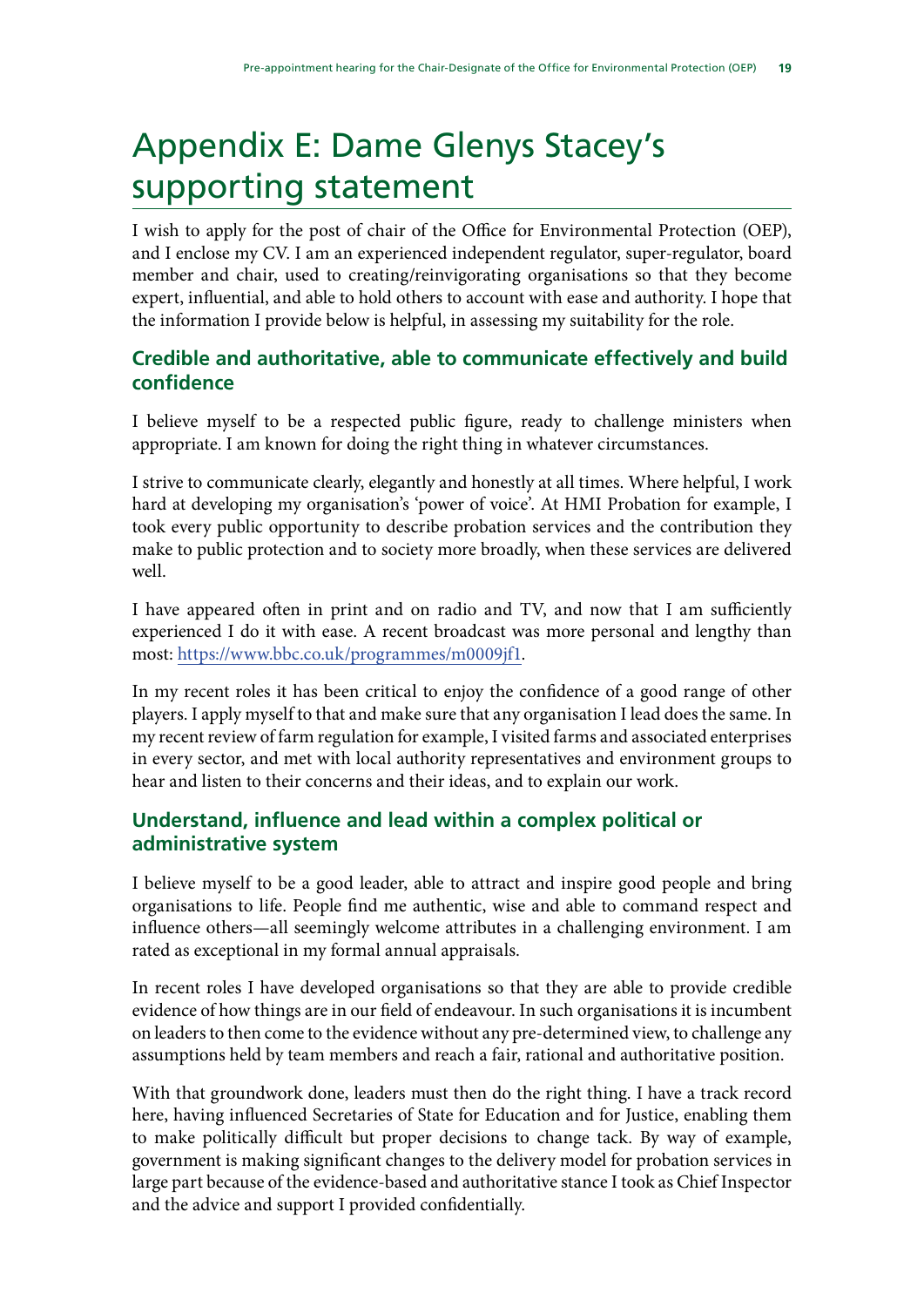Complex political and administrative environments are just the sort I enjoy, and thrive in. I am about to take on a particular role for a short period that should exemplify that.

## **Strategic direction, leading and developing the board and overseeing the executive**

I enjoy strategic work and believe myself to be a strong strategic thinker. As first Chief Executive of the Criminal Cases Review Commission, I worked with the chair and founding board members to develop an innovative approach. So for example, all historical case documentation was scanned and stored electronically, to enable data mining and search within and across all cases. This was ground-breaking in the public sector, in 1997.

Appointed as first CEO of Animal Health in the aftermath of Foot and Mouth Disease (FMD) 2001, I focused strategy with one overriding aim: to be able to eradicate swiftly about fifty quite different exotic diseases across species, thereby re-building confidence and allowing the nation to restore international trade promptly following an outbreak. We successfully eradicated the following ten exotic disease outbreaks (including another FMD outbreak, in 2007).

In HMI Probation, I moved the organisation from trying to make a difference at a local level to making a difference nationally—because it was needed. We moved from a subjective inspection approach to a robust and objective one underpinned by standards, and developed effective data analysis, to identify where and why probation services were not working as intended.

Most recently, I have enjoyed my first experience of chairing an organisation's board. A good board is worth more than its constituent parts and can prove its worth tenfold. Together we are taking a determined and bold approach to established programmes of work that are inherently problematic. I have taken readily to supporting and challenging the CEO and senior team.

## **Understanding the focus of OEP's work**

I have some knowledge of environmental law and the OEP's field of endeavour, gained as CEO of Animal Health and in my work chairing the review of farm regulation. I am familiar with the regulatory strategies and approach deployed by the Environment Agency, for example. I appreciate that should I become chair of OEP, then I must broaden and deepen my understanding. That is an attraction of the role for me, and I can claim to have grasped the detail of several quite different fields of endeavour in my career.

### **Conclusion**

OEP will be a small but extremely significant organisation. There will be influential commentators expecting it to be weak, and perhaps partisan in one way or the other. It needs to get up and running smoothly, and to start as it means to go on. Good leadership will be essential.

I would relish the challenges inherent in the role of founding chair. I do hope that you consider me a viable candidate.

Dame Glenys Stacey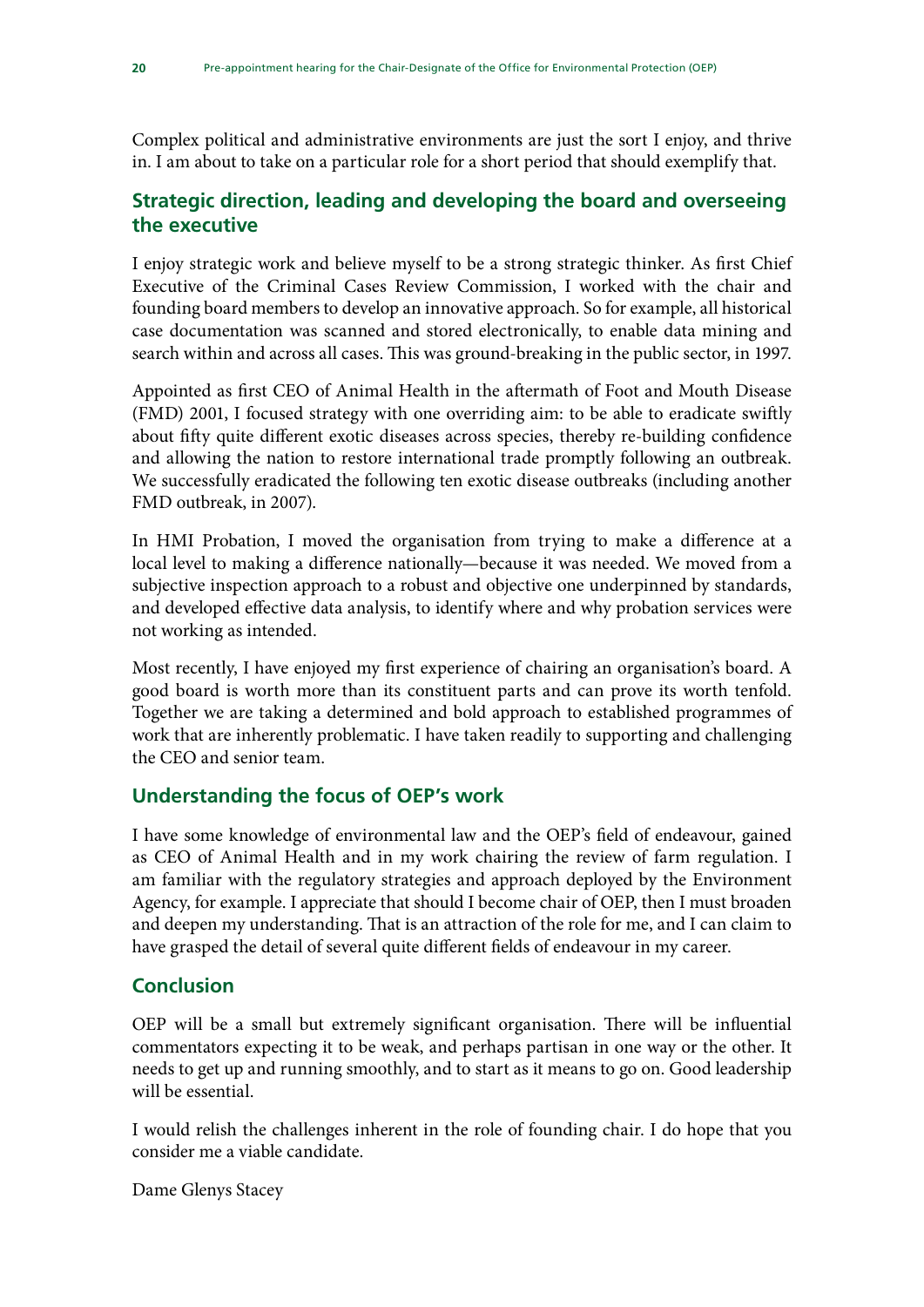# <span id="page-24-0"></span>Appendix F: Dame Glenys Stacey's declaration of interests and political activity

## **Part 1: Conflicts of Interest**

If you have any interests that might be relevant to the work of the ALB, and which could lead to a real or perceived conflict of interest if you were to be appointed, please provide brief details below.

**Do you consider yourself to have a real or perceived conflict of interest in relation to the role you are applying for?**

No

## **Part 2: Conduct**

**If there is anything relevant to your suitability as a public appointee—for example any criminal convictions, bankruptcy or anything which could impact on public confidence on your suitability, please provide brief details below.**

No

## **Part 3: Political Activity**

Significant political activity is defined as being employed by a political party, holding significant office in a party, standing as a candidate for a party in an election, having publicly spoken on behalf of a political party or having made significant donations or loans to a party. Significant loans and donations are those of a size which are reported to the Electoral Commission, in line with a central party's reporting threshold.

#### **Have you undertaken any political activity for a political party in the past five years?**

No

Declaration: G Stacey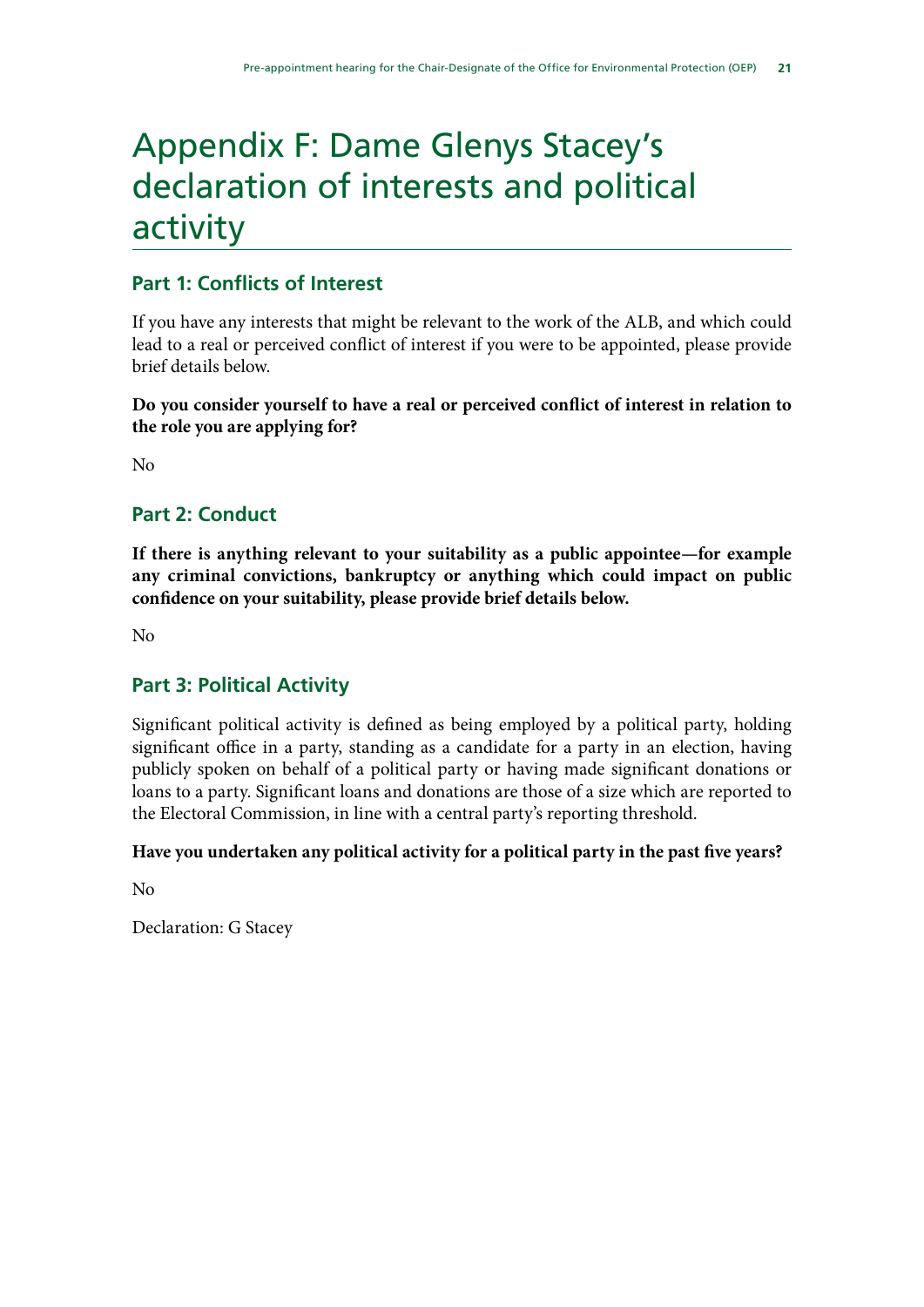# <span id="page-25-0"></span>Formal minutes

#### **Tuesday 15 December 2020**

The Environment, Food and Rural Affairs and Environmental Audit Committees met concurrently, pursuant to Standing Order No. 137A.

Members present:

| <b>Environment, Food and Rural</b> | <b>Environmental Audit Committee</b> |  |
|------------------------------------|--------------------------------------|--|
| <b>Affairs Committee</b>           |                                      |  |
| Neil Parish                        | Rt Hon Philip Dunne                  |  |
| Ian Byrne                          | Duncan Baker                         |  |
| <b>Geraint Davies</b>              | <b>Barry Gardiner</b>                |  |
| Rosie Duffield                     | Mr Robert Goodwill                   |  |
| <b>Barry Gardiner</b>              | Marco Longhi                         |  |
| Dr Neil Hudson                     | Caroline Lucas                       |  |
| Robbie Moore                       | Cherilyn Mackrory                    |  |
| Mrs Sheryll Murray                 | Jerome Mayhew                        |  |
|                                    | Alex Sobel                           |  |
|                                    | Nadia Whittome                       |  |

Neil Parish was called to the Chair, in accordance with Standing Order No.137A (1)(d).

#### **Draft Report: Pre-appointment hearing for the Chair-Designate of the Office for Environmental Protection (OEP)**

The Committees considered this matter.

Draft Report (*Pre-appointment hearing for the Chair-Designate of the Office for Environmental Protection (OEP)*) proposed by the Chair, brought up and read.

*Ordered*, That the Chair's draft Report be considered concurrently, in accordance with Standing Order No. 137A (1) (c).

*Ordered*, That the Chair's draft Report be read a second time, paragraph by paragraph.

Paragraphs 1 to 21 read and agreed to.

Summary agreed to.

Papers were appended to the Report as Appendices A to F.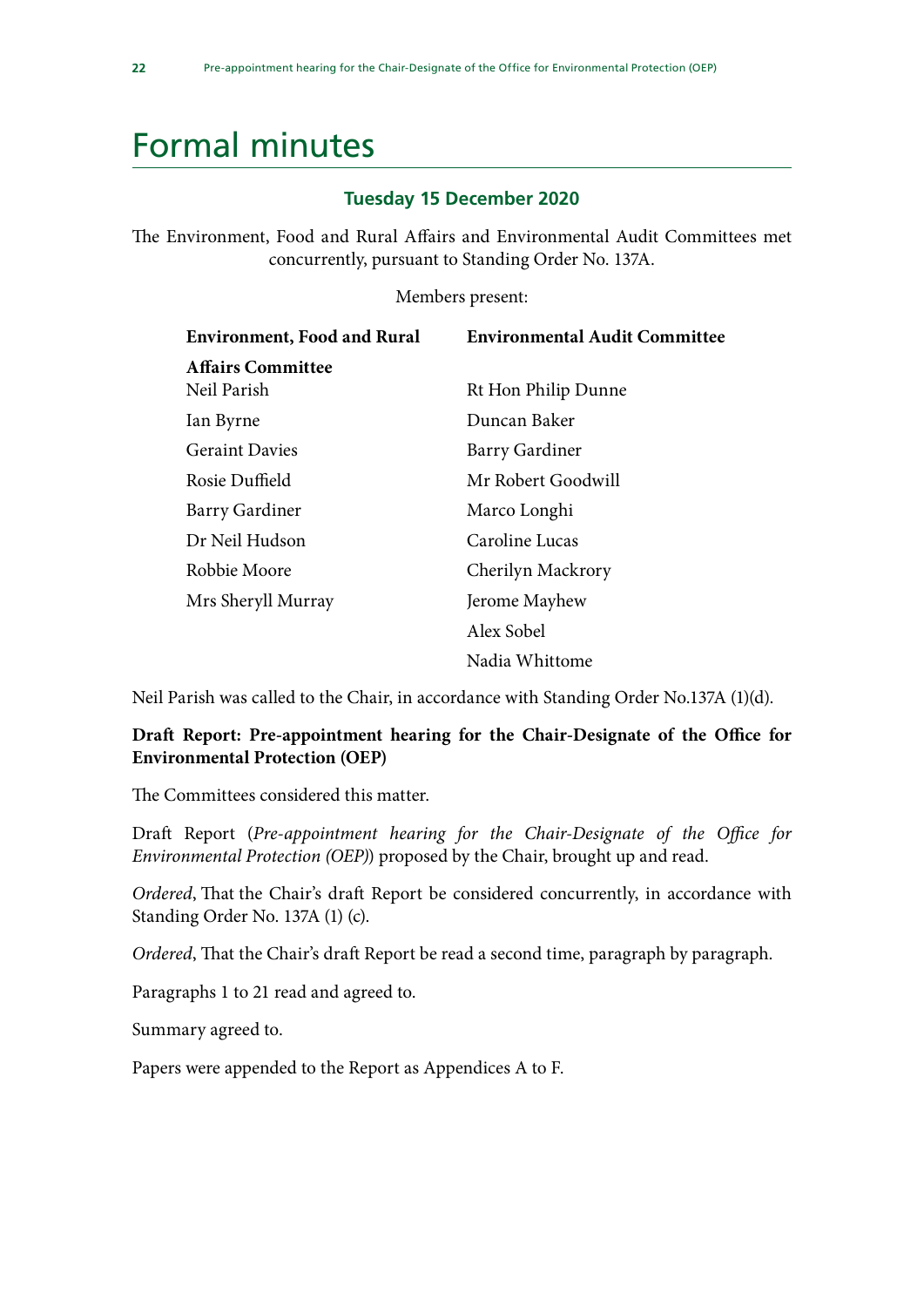### **The Environment, Food and Rural Affairs Committee**

The Environmental Audit Committee withdrew.

Hybrid meeting

Neil Parish, in the Chair

Ian Byrne Geraint Davies Rosie Duffield Barry Gardiner Dr Neil Hudson Robbie Moore Mrs Sheryll Murray

Draft Report (*Pre-appointment hearing for the Chair-Designate of the Office for Environmental Protection (OEP)*) proposed by the Chair, brought up and read.

*Resolved*, That the draft Report prepared by Environment, Food and Rural Affairs and Environmental Audit Committees, be the Second Report of the Committee to the House.

*Ordered*, That the provisions of Standing Order No. 137A (2) be applied to the Report.

*Ordered*, That the Chair make the Report to the House.

[Adjourned till Thursday 17 December at 11.00 a.m.

### **Environmental Audit Committee**

The Environment, Food and Rural Affairs Committee withdrew.

Hybrid meeting

Rt Hon Philip Dunne, in the Chair

Duncan Baker Barry Gardiner Mr Robert Goodwill Alex Sobel Marco Longhi Caroline Lucas Cherilyn Mackrory Jerome Mayhew Nadia Whittome

Draft Report (*Pre-appointment hearing for the Chair-Designate of the Office for Environmental Protection (OEP)*) proposed by the Chair, brought up and read.

*Resolved*, That the draft Report prepared by Environment, Food and Rural Affairs and Environmental Audit Committees, be the Second Report of the Committee to the House.

*Ordered*, That the provisions of Standing Order No. 137A (2) be applied to the Report.

*Ordered*, That Neil Parish make the Report to the House.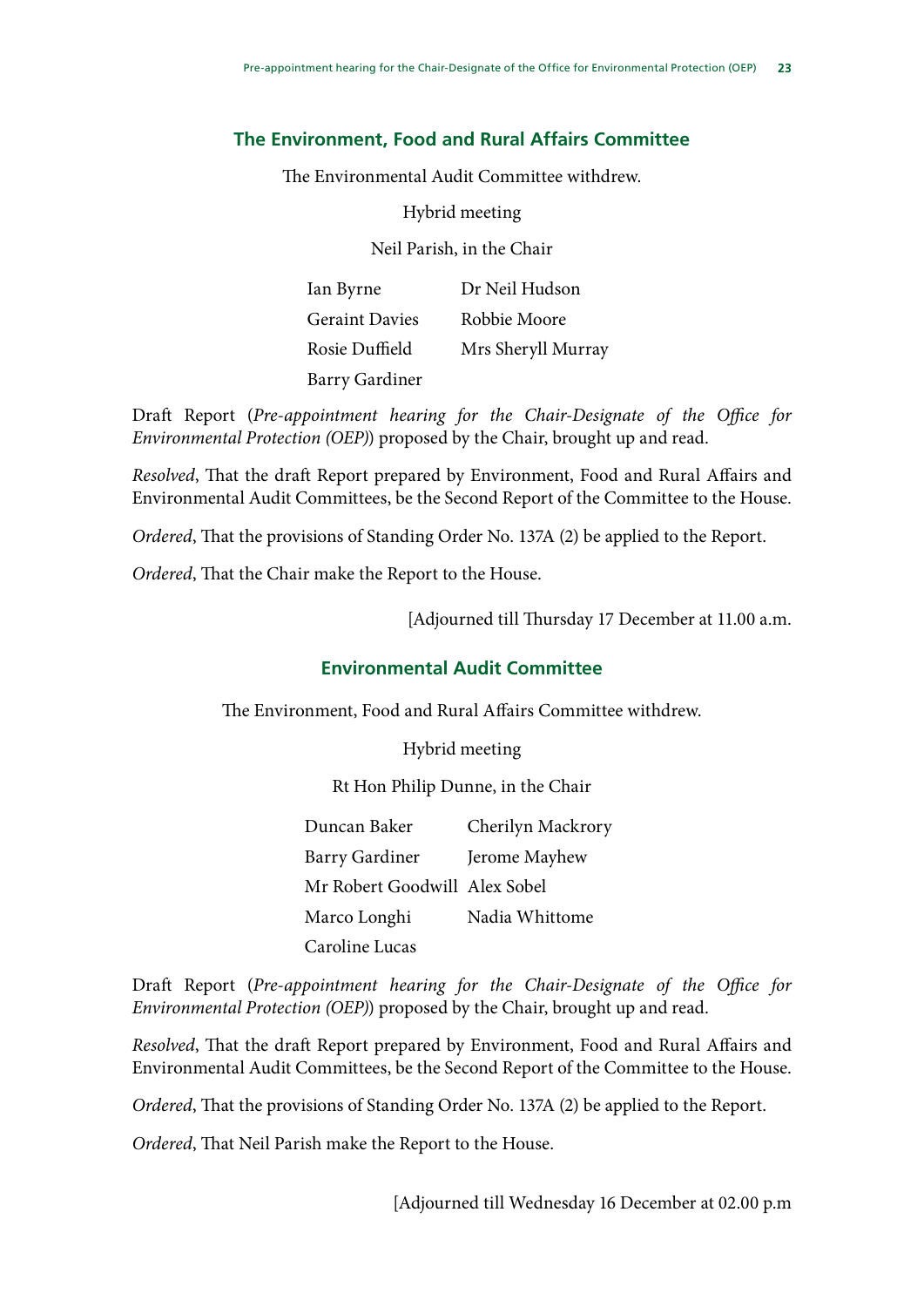# <span id="page-27-0"></span>**Witnesses**

The following witnesses gave evidence. The transcript can be viewed on the [inquiry](https://committees.parliament.uk/work/853/preappointment-hearing-for-the-chairdesignate-of-the-office-for-environmental-protection/) [publications page](https://committees.parliament.uk/work/853/preappointment-hearing-for-the-chairdesignate-of-the-office-for-environmental-protection/) of the Committees' website.

## **Tuesday 15 December 2020**

**Dame Glenys Stacey, Chief Regulator, Ofqual discussed and [Q1–38](https://committees.parliament.uk/oralevidence/1402/default/)**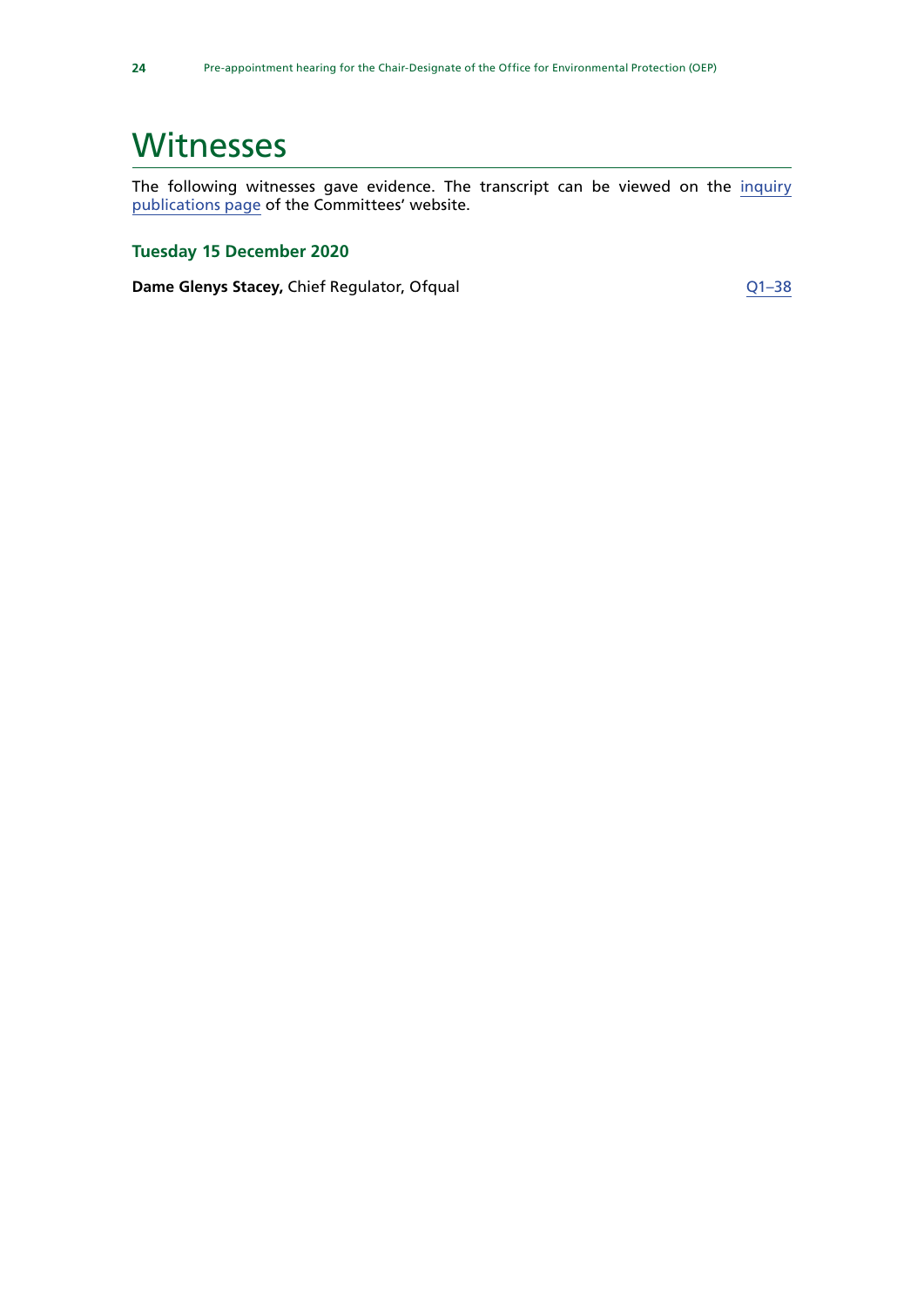# <span id="page-28-0"></span>List of Reports from the Environment, Food and Rural Affairs Committee during the current Parliament

All publications from the Committee are available on the [publications page](https://committees.parliament.uk/committee/52/environment-food-and-rural-affairs-committee/publications/ ) of the Committee's website.

#### **Session 2019–21**

| <b>Number</b>                  | Title                                                                                               | Reference     |
|--------------------------------|-----------------------------------------------------------------------------------------------------|---------------|
| <b>First Report</b>            | COVID-19 and food supply                                                                            | HC 263        |
| <b>First Special</b><br>Report | COVID-19 and food supply: Government Response to<br>the Committee's First Report                    | <b>HC 841</b> |
| Second Report                  | Pre-appointment hearing for the Chair Designate of<br>the Office for Environmental Protection (OEP) | HC 1042       |